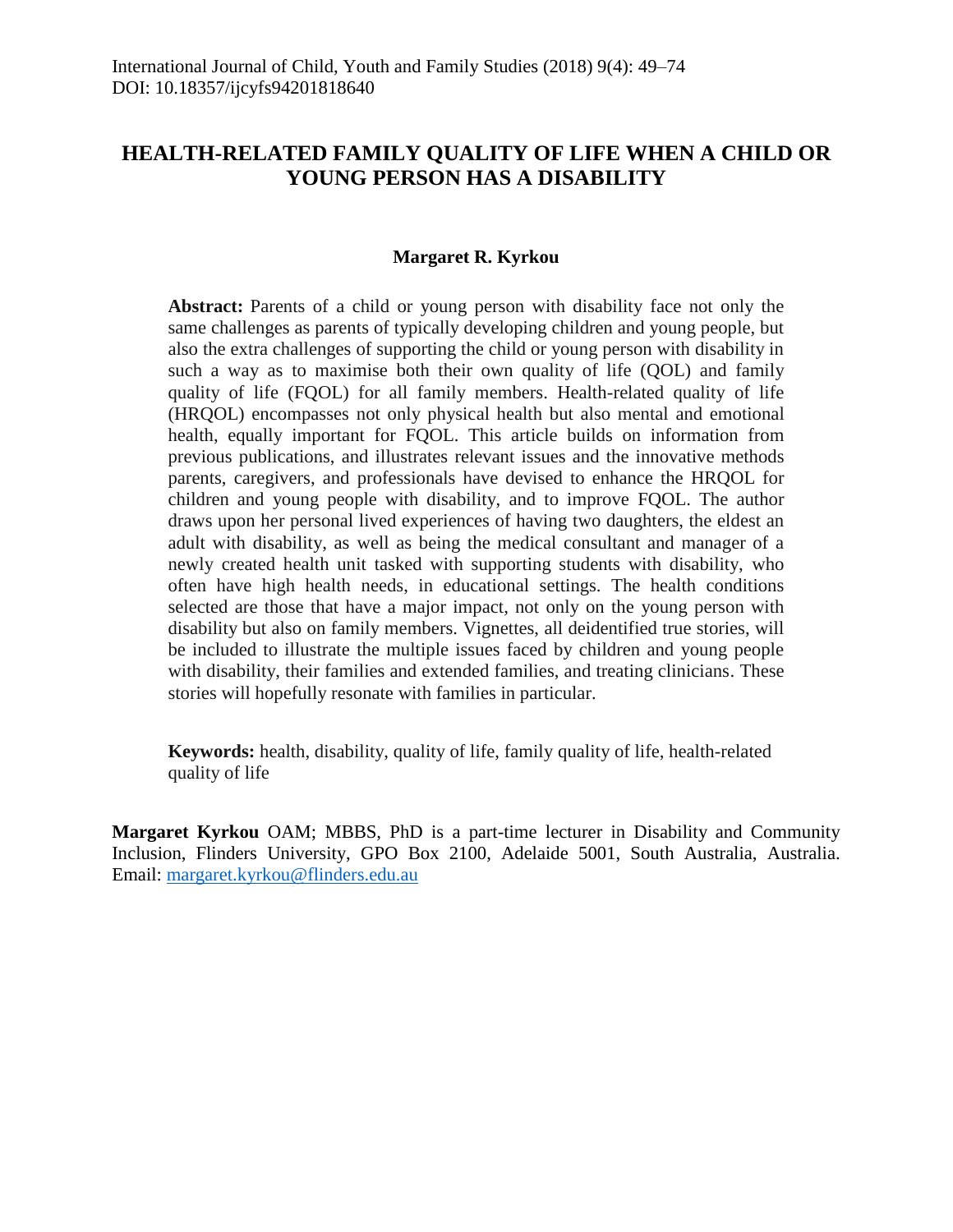Until the early 1970s, health research focused on the population health statistics of mortality and morbidity (Thacker et al., 2006), rather than considering individual quality of life (QOL) or family quality of life (FQOL). Miilunpalo, Vuori, Oja, Pasanen, and Urponen (1997) claimed self-rated health status to be a health measure, with self-reported health status predictive of the use of physician services, and of mortality in the working-age population. Although this can be equally applicable to children and young people with intellectual and developmental disability (IDD), in cases where the child or young person is unable to communicate, reporting relies on observant parents or caregivers. Although Cummins, Gullone, and Lau (2002) warned proxy interpretations by a parent or caregiver might not reflect what the person with IDD would have chosen to communicate if able, Sigelman, Budd, Spanhel, and Schoenrock (1981) claimed that the reliability of self-reporting by people with disability had not been adequately explored; such exploration could better inform efforts to measure self-assessed health-related quality of life (HRQOL) by people who have cognitive impairments.

Until 2001, there was an assumption that disability had to be associated with poor health, but the World Health Organization's International Classification of Functioning, Disability and Health (ICF; 2001) reflected the fact that a person can be disabled but healthy, and introduced the concept that personal participation is an important component of health. For example, a child may have diplegic cerebral palsy (CP), and be unable to walk independently, but may otherwise be healthy if provided with opportunities to participate. The Special Olympics and Paralympics provide many examples of people who have a disability but are able to participate with support.

# *Purpose of this Article*

 $\overline{a}$ 

This article is a collation of information and experience that I have gained in a number of ways, including working in a children's hospital child development unit performing developmental assessments, and working in preschools and schools, particularly special preschools and schools, responding to health-related and disability-related questions from parents and school staff. I was also involved in negotiating health support plans when there was disagreement between parental expectations and what education staff were permitted to do; in other cases, I was able to provide information about referral and treatment options for complex disability and medical situations. Additionally, my background includes working with parents, caregivers, teachers, and clinicians in relation to children and young people at the Centre for Disability Health in South Australia<sup>1</sup>, serving on disability-related committees, presenting nationally and internationally at disability conferences, and lecturing in Disability Studies at Flinders University, as well as completing graduate degrees in Disability Studies.

<sup>1</sup> <https://dhs.sa.gov.au/services/disability-services/centre-for-disability-health>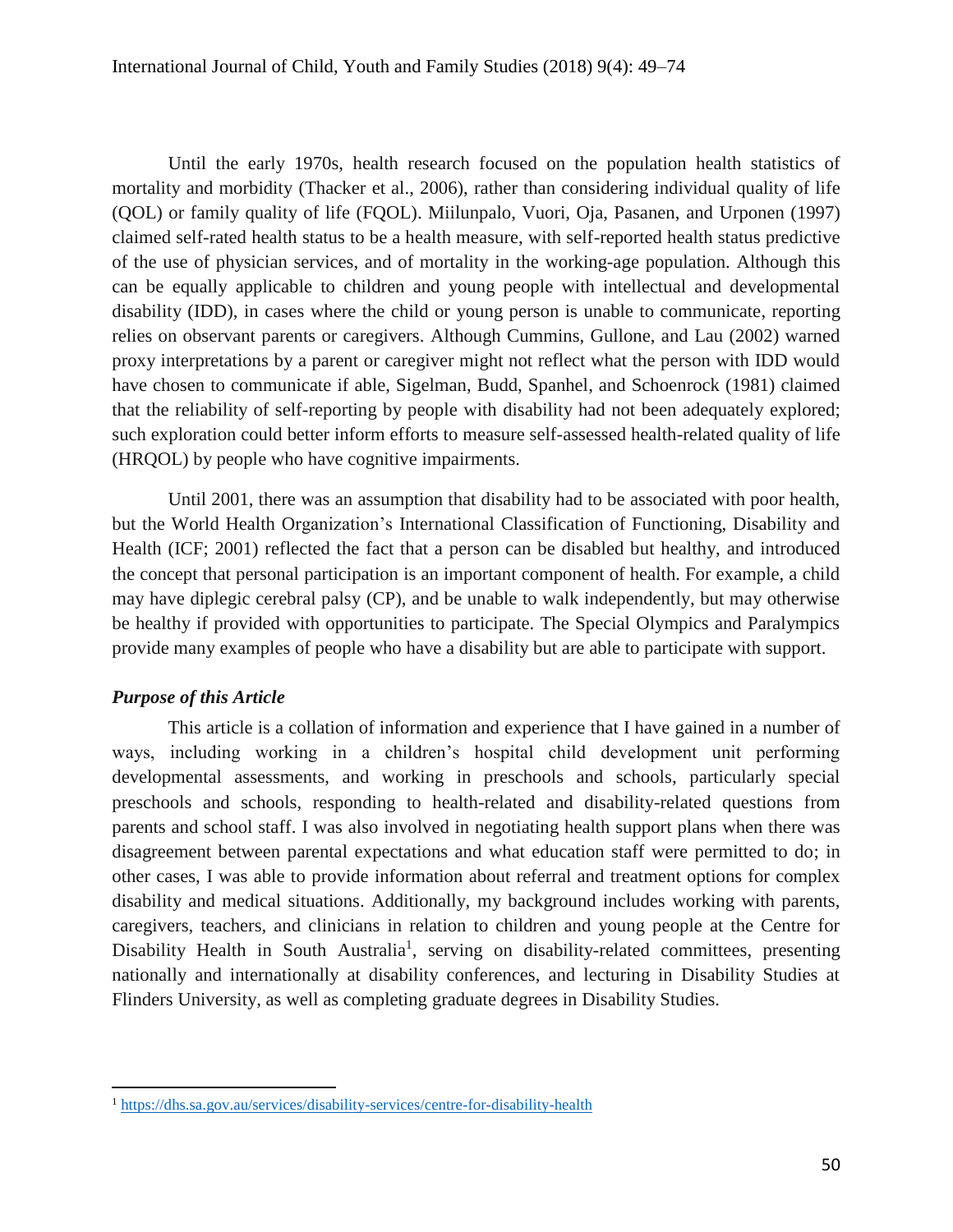The intention of this article is to provide as much practical information as possible, including information useful to families trying to support their person with disability as best they can. Such information may give them understanding and realistic hope for the future, providing their child or young person with disability does not have a degenerative condition, in which case the trajectory might be different. As published papers and books do not always offer the up-todate simple practical information families are searching for, a number of vignettes are included later in the article. These focus in particular on autism spectrum disorder (ASD) and the anxiety usually associated with it. The vignettes all represent true situations, and are written from the perspective of the families. They have been selected to give a better understanding of the impact of health conditions on FQOL when there is a person with disability. Clinicians who have not had more than brief contact with people with ASD tend not to fully appreciate the impact of having a child or young person with ASD on FQOL.

### *Quality of Life*

For the past thirty years, increasing awareness of QOL has become an important focus in providing support and planning interventions for people with IDD (Brown & Faragher, 2014a). There are many definitions of QOL in the general population, but in the field of IDD it is commonly regarded as relating to well-being (social, emotional, and material) as well as health, intimacy, safety, productivity, and community (Brown & Faragher, 2014b). A child or young person with IDD is claimed to have adequate QOL when their basic needs are met and they are able to pursue and achieve objectives in major life settings. Of particular importance to people with IDD are FQOL (Zuna, Brown, & Brown, 2014) and the subject of this article, health-related family quality of life (HRFQOL).

### *Family Quality of Life*

FQOL has become an increasingly important topic of study with regard to families of a person with IDD. Numerous FQOL studies have been carried out in some 25 countries around the world (Parmenter, 2014) using two main information-gathering tools, the Beach Center Family Quality of Life Scale (Beach Center on Disability, 2005), and the Family Quality of Life Survey-2006 (Brown et al., 2006). Most of these studies have examined FQOL from the perspective of the main caregiver (usually the mother), and their main findings have been compared through collaborative research roundtables (Isaacs et al., 2007). In the past several years, the culmination of QOL and FQOL research within the IDD field has been highlighted in two special journal issues (Brown, 2006; Kober &Wang, 2011, 2012). Several key findings inform the approach of using FQOL as a foundation for support-based interventions. Families without a child with a disability scored higher (i.e., better) on QOL domains than families of children with disabilities; however, when comparing children with ASD against children with Down syndrome (DS), families of children with ASD scored much lower than those of children with DS across a majority of the QOL domains. External factors (e.g., lack of community services and supports), and internal family factors (e.g., family characteristics) may also impact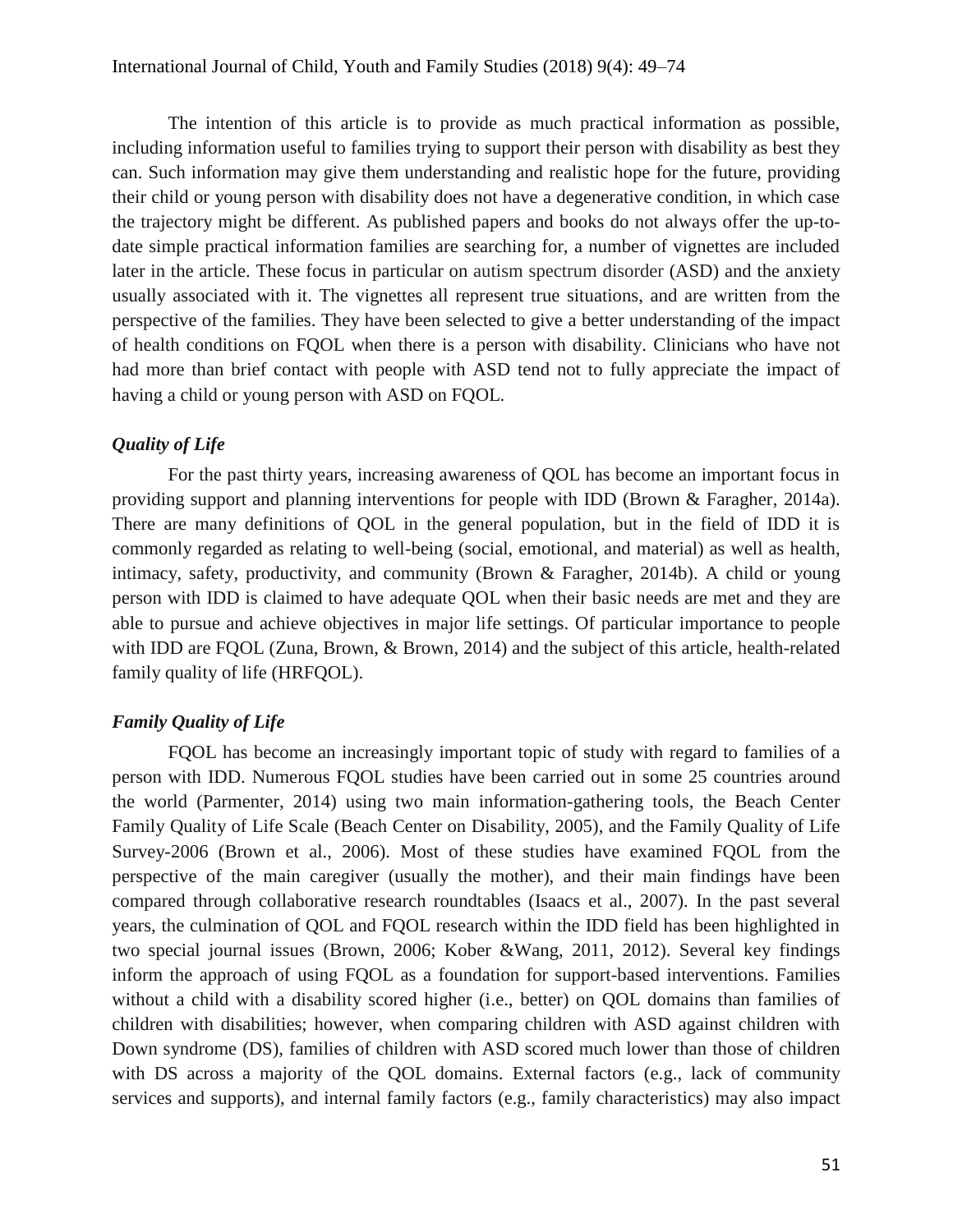FQOL. A child with depression seems to be more challenging to maintaining FQOL than does the occurrence of IDD alone. Researchers also highlighted characteristics such as problem solving, family sense of coherence, positive coping, and positive adaptation as helpful in managing family life and a child with IDD. Such positive aspects illustrate that families do find ways to positively manage day-to-day life and remain resilient. This finding also supports earlier research in which some families noted experiencing positive perceptions as a result of having a child with a disability.

An overview of FQOL studies makes it apparent that families around the world respond to FQOL measurement tools in much more similar ways than might be anticipated, considering the wide diversity in culture and availability of services as well as economic differences (Brown, Kyrkou, & Samuel, 2016). Although raising a family is never without issues and challenges, this is compounded by having children with severe or multiple disabilities. The development of deinstitutionalisation and community inclusion has meant that more parents have again had to take on the primary support role for their offspring with disabilities. The past 20 years have led to a tremendous growth in FQOL-related literature based on practice and research, to the emergence of various methods of family support not previously considered necessary, and to consequent changes in policy and practice, including the development of partnerships between parents and practitioners. These developments rely to a large degree on mutual support and cooperation amongst a wide range of authorities whose personnel work with people with disabilities, but the impact of the changes on parents and siblings should be the primary consideration. Brown, Kyrkou, and Samuel (2016) also reported that "FQOL includes many concepts and principles, is lifespan in orientation, and requires a seamless service relevant to the health and viability of the family as a whole" (p. 2065). At the same time, FQOL is an emerging field of practice requiring ongoing research.

Data from over 20 countries using the FQOL Survey-2006 (Brown et al., 2006) indicate that the vast majority of mothers who have a child with IDD are expected to take on more responsibility than they want, leaving less time for the father and siblings (Turnbull, Brown, & Turnbull, 2004). The nature of disability over the past century has changed significantly due to medical and allied health interventions, education, and, more recently, inclusion of people with disabilities into general society. Although this has brought many gains, most parents now have responsibility for the care of their children with IDD from birth onwards; they also know that their children are likely to live longer than would once have been the case, and will need educating for adult life. Improvements in their QOL, and therefore personal development, could mean that some children with IDD who survive to adulthood can manage without the total support from parents and health authorities which they would otherwise require. The nature of IDD implies the need to ensure that the FQOL is preserved, necessitating integrated and inclusive services involving health, social and community services, and education — a challenge requiring changes in policy development. The changing nature of disability, with increasing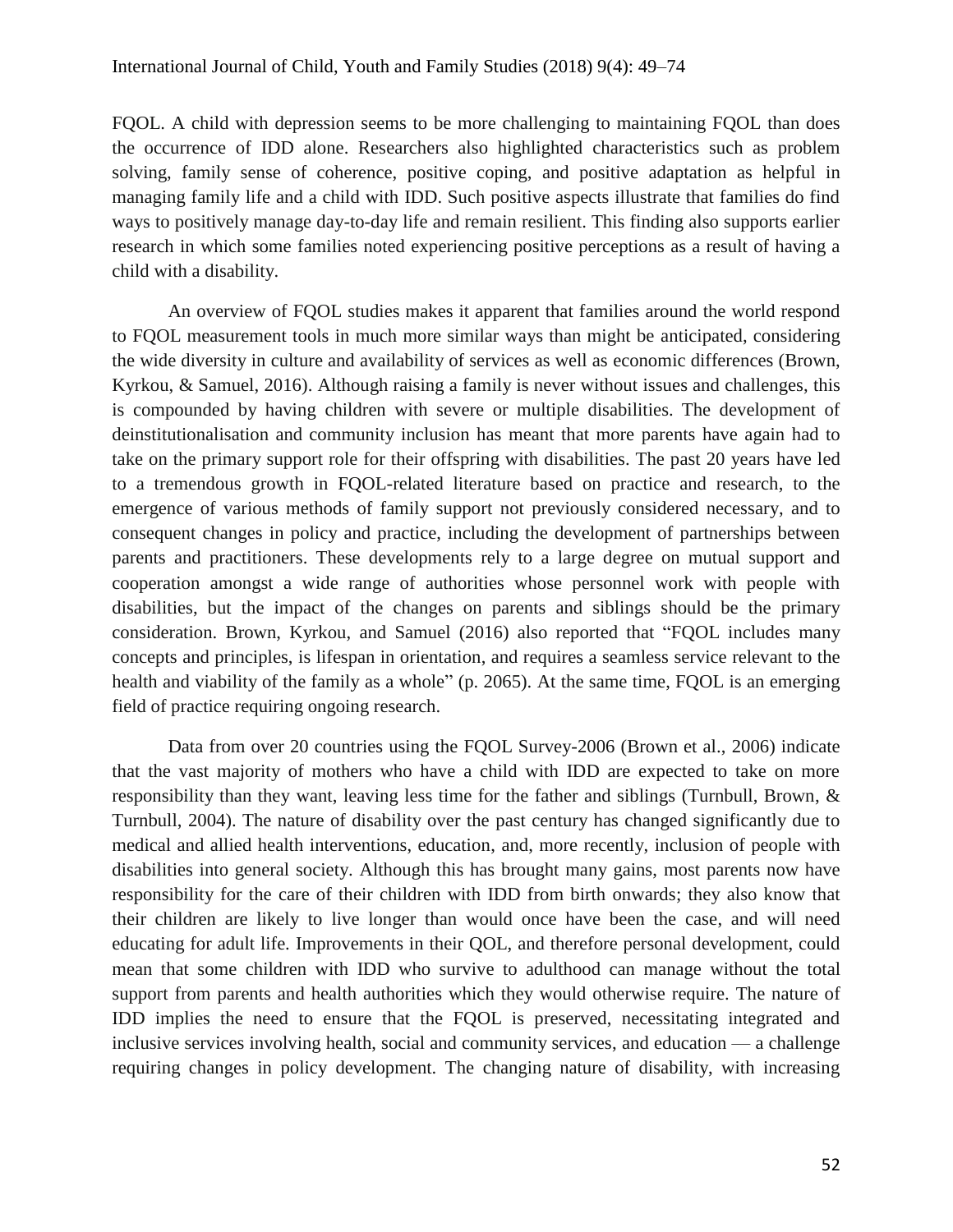severity in some cases along with an increasing lifespan, has implications for the survival and effective functioning of the family as a whole.

### *Health-Related Quality of Life and its Measurement*

The literature contains many articles that include "HRQOL" in the title but do not offer a definition. Where the term "disability" is also included, it is in the context of a disabling physical condition, not IDD. Efficace and colleagues (2003) claimed there was broad agreement that HRQOL referred to the physical, psychological, and social functioning of patients, and to the impacts of disease and its treatment on their abilities and social functioning. According to the Centers for Disease Control and Prevention (2011), HRQOL can be divided into two levels. The first, the individual level, includes both "physical and mental health perceptions (e.g., energy level, mood); and their correlates, including health risks and conditions, functional status, social support, and socioeconomic status" (para. 4). The second level, the community level, encompasses the "resources, conditions, policies, and practices that influence a population's health perceptions and functional status" (para. 4). The "gold standard" of generic HRQOL measures is the Medical Outcomes Short Form-36 (SF-36; Krahn et al., 2009), with scores on the eight domains of physical functioning, role-physical, bodily pain, general health, vitality, social functioning, role-emotional, and mental health, plus two summary scores for physical health and mental health. In spite of being considered the gold standard, the SF-36 is less applicable to people with IDD, because the physical domain includes questions regarding walking, climbing, kneeling, and lifting, without any distinction between long-term physical impairment and recent deterioration. Many people with IDD participating in the Special Olympics and Paralympics would probably score low on the SF-36, despite being generally healthy.

# *From Health-Related Quality of Life to Health-Related Family Quality of Life*

When a family member has a severe, profound, or multiple disability, the impact on the family calls for considerable social community support, as well as effective health and education services. The associated stress may place parents in very difficult circumstances, sometimes resulting in a family living apart from other relatives, or a single mother not having extended family available to provide help. Policies have to be developed that take into account not only the needs of the child, but the needs of and resources required by other family members. For example, siblings need to have appropriate opportunities in their own lives in terms of family living, education, and social life. Although many countries have developed inclusive education, they have found that some individuals cannot be managed in regular schools. Consequently families, generally the mother, are asked to take their child or young person home to protect education staff from abuse, but that policy leaves the mother herself very vulnerable to being verbally and physically abused at home.

Consider the impact on the family of having a child or young person unable to weightbear or walk. Unfortunately, in many such families, a single parent, generally the mother, has to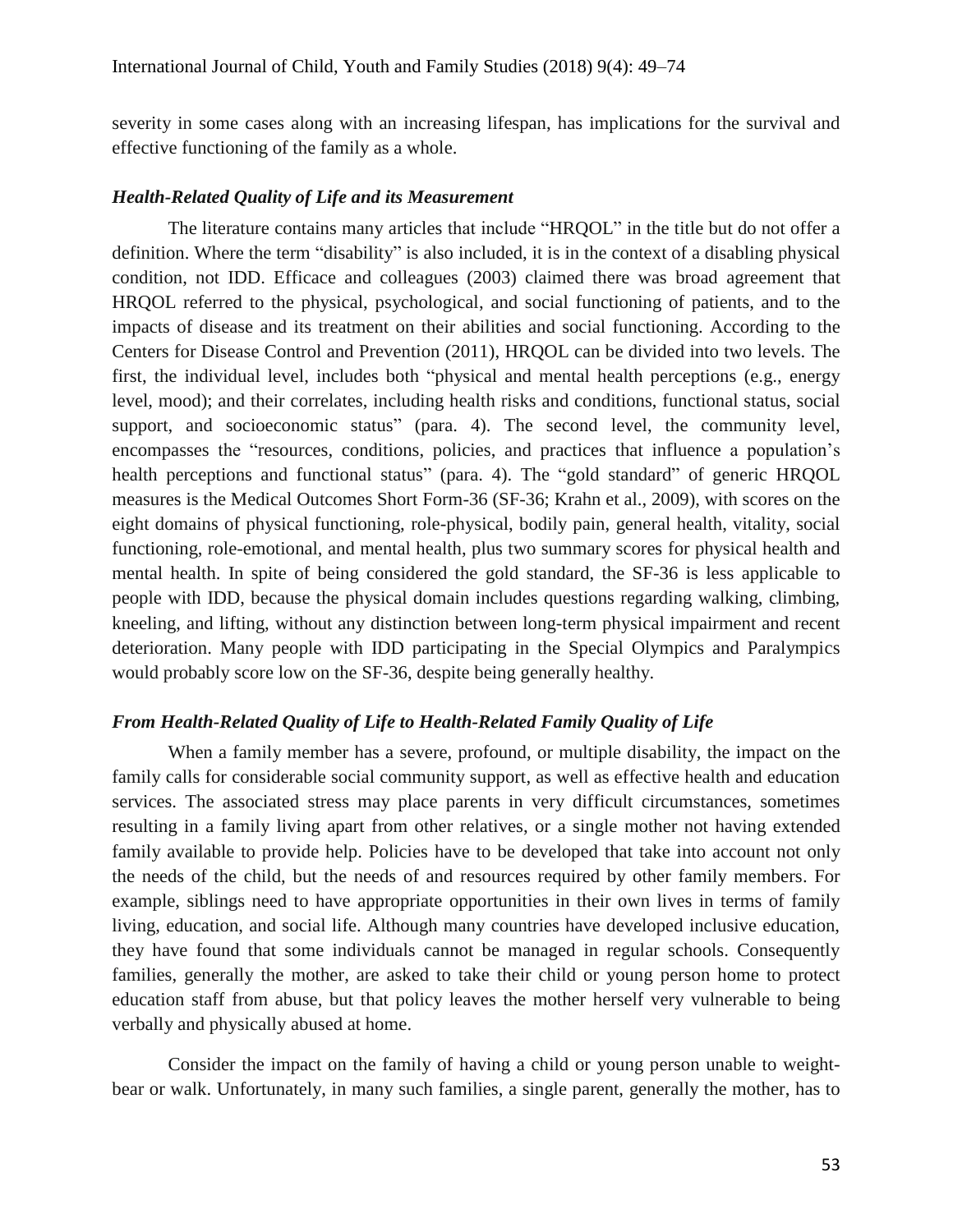exist on social services because of limited work options, and cannot afford extra help or equipment. To protect staff from injury, services require all lifting of students or clients to be done using hoists, or if not available, with two-person lifts. In contrast, when the student or client arrives home, it is often the single mother who has to manually lift her son or daughter out of the bus or taxi into a wheelchair. Imagine attempting a shopping trip with the child under such circumstances, and contrast that with the ease with which most of us get out of the car, take our typically developing child by the hand, quickly make our purchase, and walk back to the car.

Parent support groups are often used to meet the emotional and informational needs of families. Singer et al. (1999) conducted a multisite evaluation of parent-to-parent support groups, and found that families who are supported by other families in parent-to-parent mentorships achieved greater gains in coping mechanisms, attitudes, and meeting their primary needs than did families lacking parent mentors. Parents of children with ASD benefitted by sharing and learning from one another, and supporting and accepting one another, as well as learning instructional strategies, communication methods, and behavioural techniques.

Parent support groups are also a positive source of support for parents of children and young people more recently diagnosed with disability, in that some members will have considerable family life experience and know many informal ways to improve their FQOL. They also may have valuable recommendations for improving policy and practice. Many families cope well, possibly due to a number of relevant variables such as family values and attitudes, confidence, family coherence, and problem-solving abilities — properties that seem to enable parents and other family members to deal with stress and present what can be termed individual and family resilience.

A study by Brown, Kyrkou, and Samuel (2016) reported that when there is a child with IDD, "fathers as a rule have very strong feelings and frequently seek ways to support the rest of the family" (p. 2074). They did acknowledge, however, that most informants were mothers; from personal observation, this is not much different to families without a person with IDD, as there is usually a preponderance of mothers at parent-teacher interviews and other daytime meetings or functions. When taking my daughter back to her accommodation, I was initially surprised when her house manager stated that my husband and I were "an odd couple", by which she meant we were still together as a family. In my work role, my experience of fathers of children and young people with IDD, mostly ASD, has been different. I estimate that approximately 50% of those fathers lived with and supported their family, the other 50% of mothers reported that their husbands had left the marriage when their child with ASD was a toddler. The mothers' descriptions of their husbands in many instances suggested that they also had ASD. The researchers also recognised that family attention may be diverted from other family members because of the needs of the individual with disability. Many families have to cope with a family member temporarily under stress or in ill health, but when it is prolonged and associated with a child with multiple disabilities and behavioural challenges, such as a child with ASD, it becomes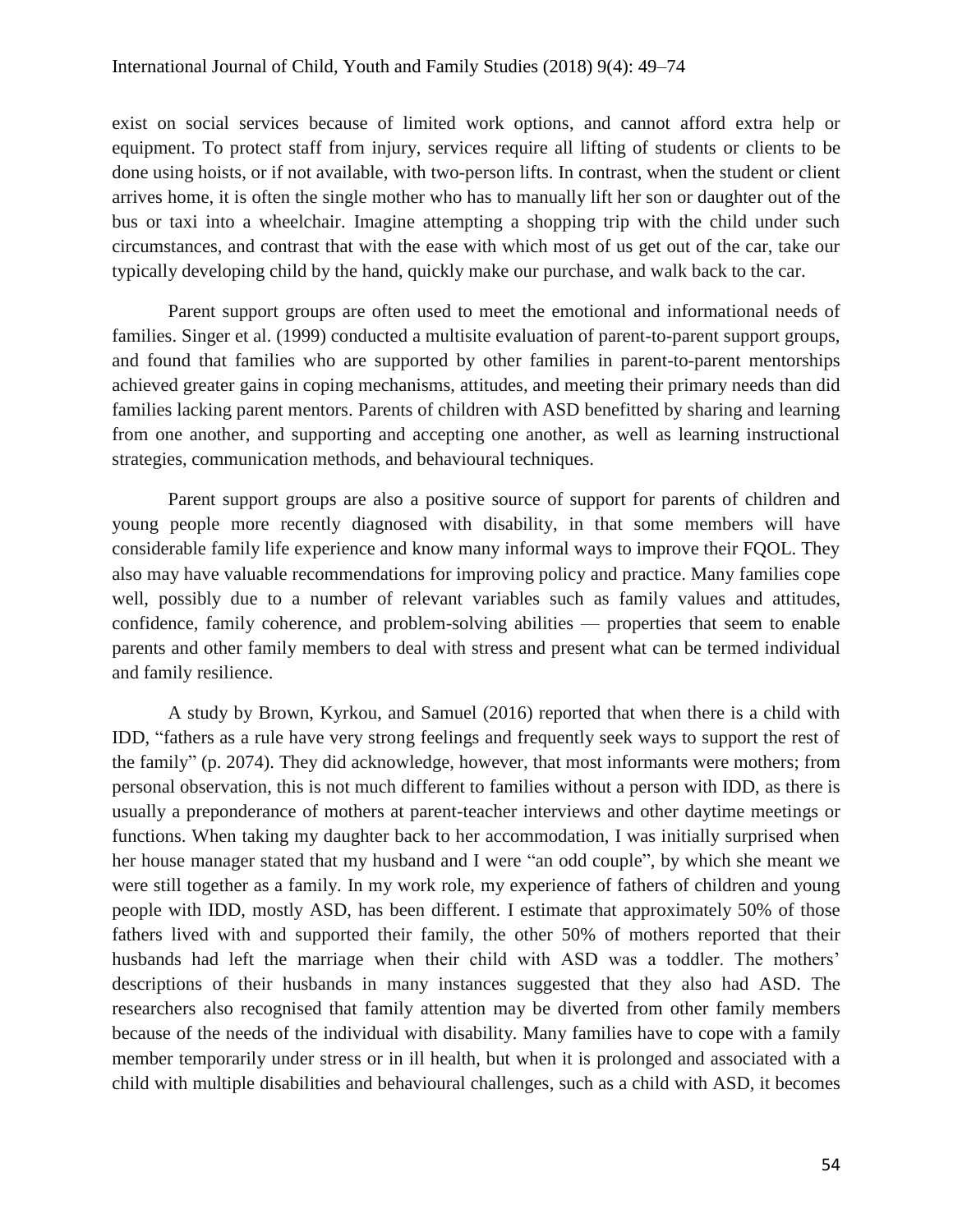a major issue for FQOL, sometimes resulting in some family members moving out of the family home.

For mothers in particular, chronic tiredness is a major issue because of constantly having to advocate for services and take the child or young person to appointments, as well as their child or young person not sleeping well through the night. A mother requires sufficient time for other members of the family, and to meet and sustain her personal major interests and needs. Without this, her physical and mental health and that of other family members is likely to be compromised. The mental health needs of family members may need to be addressed to limit impacts on family members that would complicate intervention and support.

A clinical description does little if anything to convey the impact on the family of a child or young person with disability and related health issues, and clinicians who have not had more than brief contact with children and young people with ASD tend not to fully appreciate the impact on HRFQOL. This problem becomes more urgent in light of the reports of an apparent increasing incidence of ASD, but evidence for the increase is controversial, with Gillberg (1999), and Wing and Potter (2002) both suggesting the apparent increase is due to changing diagnostic criteria, and increasing awareness of ASD. Gillberg (1999) reviewed studies from 1966 to 1997, finding rates of 0.5 per 1,000 in those born before 1970, but higher rates of 1 per 1,000 in those born after that. In 2006, Gillberg, Cederlund, Lamberg and Zeijlon assessed all children in Gothenburg Sweden, born between 1977 and 1994, finding a rate of 2.05 per 1,000 for the whole cohort, but in those children 7 to 12 years old, the prevalence was 1.23 per 1,000. Wing and Potter (2002) pointed out that for decades after Kanner published his original paper in 1943, autism was considered to be rare, with a prevalence of 2 to 4 per 10,000. However, studies in the late 1990s and in the current century are indicating annual increases, of up to 6 per 1,000 for autism, and even more for autism spectrum disorder, which includes Asperger syndrome. I hope the vignettes in the following section prove useful in understanding the impact on HRFQOL of having a family member with disability, especially ASD.

# *The Early Years*

During pregnancy, most parents are anticipating an uneventful delivery of a healthy baby. Particularly with the firstborn, even if typically developing, parents worry about minor changes in breathing, feeding, sleeping, movement, or bowels. Some parents become aware before or soon after birth that their baby has a disability, others bond before being made aware their baby has a disability. Unfortunately, I have met many parents who realised their child had something wrong, but could not get clinicians to recognise this until months or even years later. Consequently their child missed out on early intervention services, and the parents were not able to access appropriate information and support, including financial support. In the early years in particular, talking to other parents facing the same issues is very important psychologically, offering the added benefit of information exchange. Although there are numerous forms of disability, I have featured children and young people with ASD, and the anxiety usually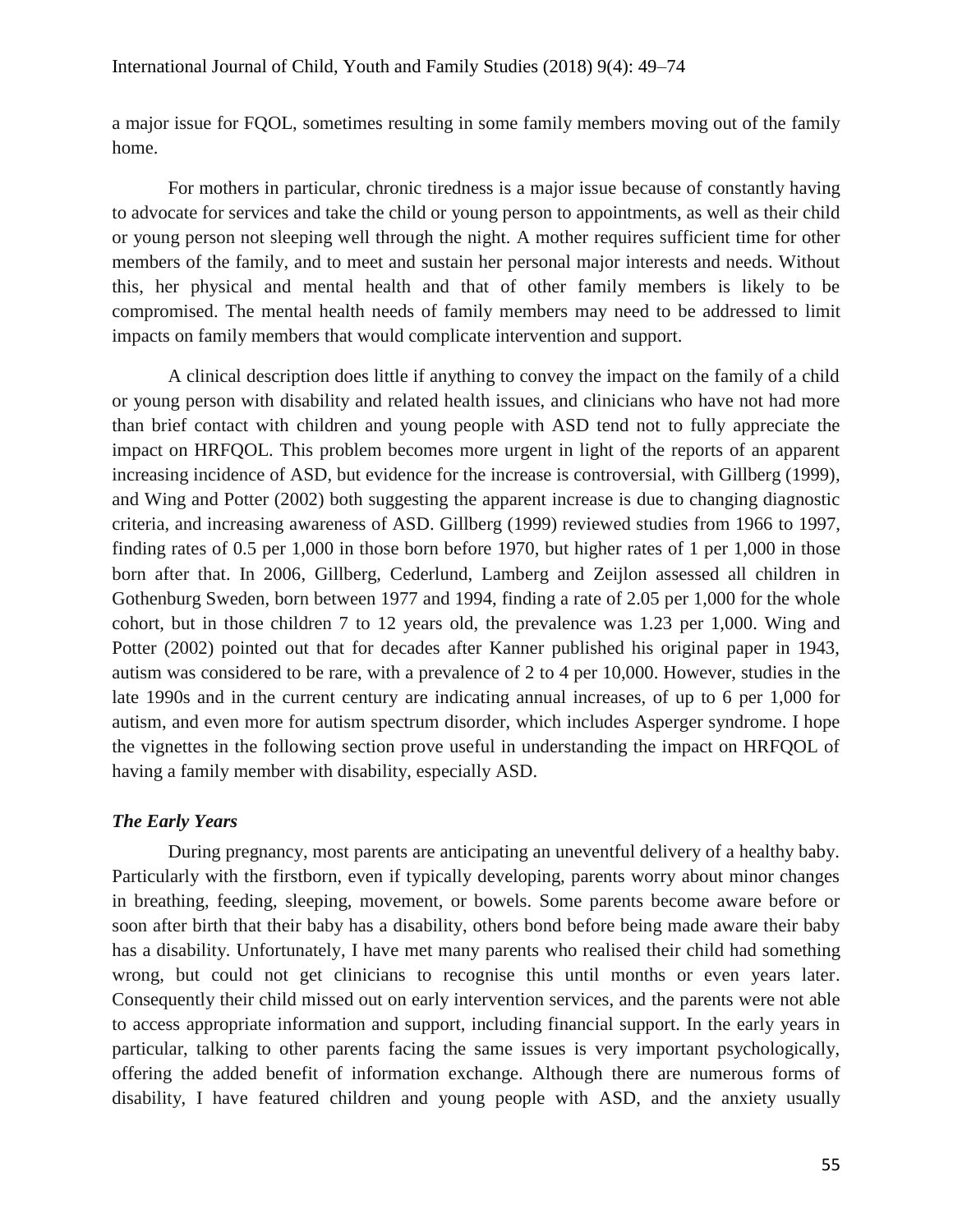associated with it, in many of the vignettes below because of their unpredictable anxiety responses, and extreme meltdowns.

Parents of children with IDD, and particularly ASD, have admitted to running themselves ragged trying to get as much therapy and education as possible into their young child, as clinicians have told them that what their child has not learnt by five years of age, their child would never learn. I have had the opportunity to observe students in my daughter's special school continuing to develop through their school years, and onto post-school options, whereas paediatric clinicians who are not also parents of people with disability generally do not have the same opportunity. Parents and caregivers have sometimes reported that information in books, even those relating to people with IDD, does not reflect what they are observing. Because treating clinicians who do not have long term exposure to people with IDD have to be guided by the literature, when parents give history not consistent with the literature, there is a disappointing tendency for their observations to be discounted.

A young child with IDD initially attended a day centre for children with CP, but once she began walking at 22 months, the service no longer suited her. To be enrolled in a special preschool, she had to be registered with a specific government disability agency, where she was offered in-home therapy. The therapist soon realised she was very adept at avoidance. When she did not want to cooperate, which was often, she would sing, and everyone would be so taken with her melodic singing voice that they overlooked the fact that it was avoidance behaviour. Alerted to it, the family was no longer distracted by her avoidant singing.

# *Intellectual and Developmental Disability versus Autism Spectrum Disorder*

I became aware from my formal development assessment training that, except for those children and young people with degenerative conditions, the child or young person with IDD progresses through the same developmental pathway as typically developing children and young people, albeit more slowly, and they continue this mostly predictable progress through adulthood.

Over the years I have become very aware of many children and young people who were known to have IDD, and had been assessed for suspected ASD when young, but whose parents had been told their child did not have ASD. Some clinicians dispute the need for a second label, but from my personal experience, for the first 14 years of my daughter's life with a diagnosis of IDD, clinicians and our family struggled with her resistance to complying, and her lack of imitation skills. Our family's worst experience came when our daughter was 4 years old, and a respected psychologist demonstrated how to control her resistance, by placing her face down on the carpet, and pinning her down by kneeling on either side of her body. As soon as she was released, she consistently went back to what she was doing. When she was diagnosed with ASD at 14, the management difficulties we had experienced largely disappeared because we understood the underlying mechanisms, and approached the issues differently. An example of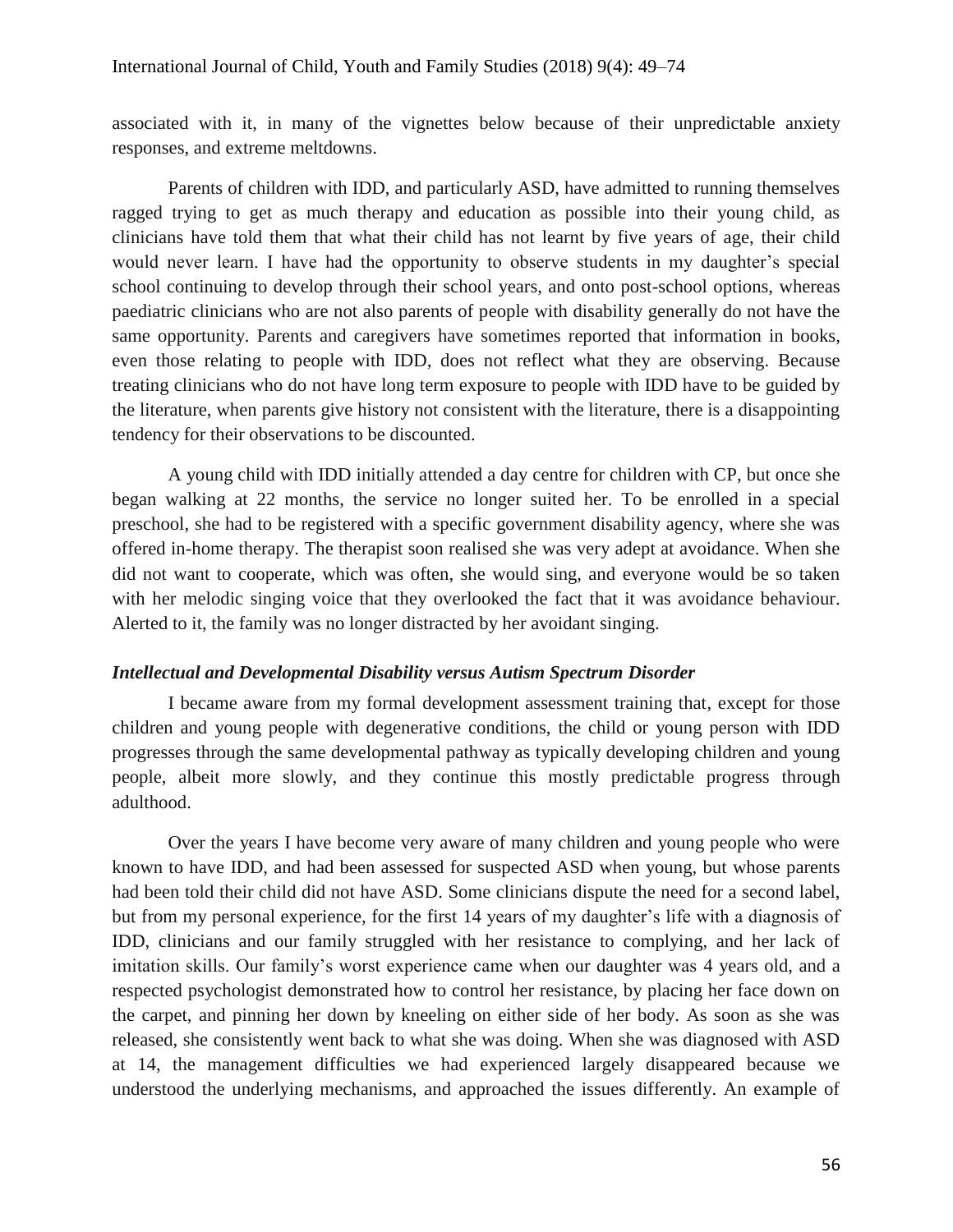our changed approach was to wait longer for her to process a request, such as getting out of the car, and not to repeat the request using different words, as she would then have to process the new wording.

I saw a number of teenagers with IDD referred to the Centre for Disability Health for a psychiatric assessment of challenging behaviour. Most had been assessed for ASD when young, but their parents had been told their child did not have ASD. Taking a history often brought to light a number of features of ASD, and a diagnosis of ASD would then be confirmed by accredited clinicians. Being able to explain to parents that the behavioural difficulties were mostly due to ASD, and helping them work out strategies to improve FQOL for all, or referring the teenager to a psychologist, meant only a few teenagers still required psychiatric services.

The mother of a 15-year-old female with IDD and severe epilepsy who was returning to school after many years of home schooling made a simple comment: "I don't know how I am going to convince her not to have her hair washed on Tuesday mornings." I had known the student and her mother for many years, and knew the mother did not make exaggerated claims. This passing comment led me to ask more questions about possible ASD, leading to a diagnosis. The confirmation of ASD meant her needs at school were better understood.

The father of a 5-year-old boy with IDD rang me in panic one afternoon, saying his son with IDD had tried to kill his younger brother, and the parents were afraid to keep the 5-year-old at home any more. It turned out that the boy always watched a Disney movie at midday on Sunday, and thoroughly enjoyed it. He turned on the television, and his program came on, but when he only saw black-and-white instead of colour, he went into blind panic mode, and ran away from the television. He was oblivious to his younger brother being in his way. The boy was awaiting an assessment for ASD, so the father was not worried when I mentioned ASD as the possible cause of the episode. The same boy's mother recounted an episode where she could not understand what had gone wrong. Her son had been attending speech pathology without incident for many months, but she felt very embarrassed when he screamed continuously for two successive sessions. Talking it through, she realised that the speech pathologist had usually worn a black skirt, but on one of the two days she had worn a red skirt, and on the second day she had changed her hairstyle: she had not realised that children with ASD do not cope well with even minor change.

I was asked to visit a 3-year-old girl because of the child and family health nurse's concerns that she might have ASD. The backyard had a very high fence, and there were graders working close by. Her siblings ran to the fence and climbed up, but the girl ran to the swing, signalling for her mother to push her up high. As soon as she was as high as the top of the fence, she turned to look over the fence. She had an ASD assessment, but was not given a diagnosis of ASD. At the age of six years, school staff re-referred her for an ASD assessment, and she was diagnosed with Asperger syndrome.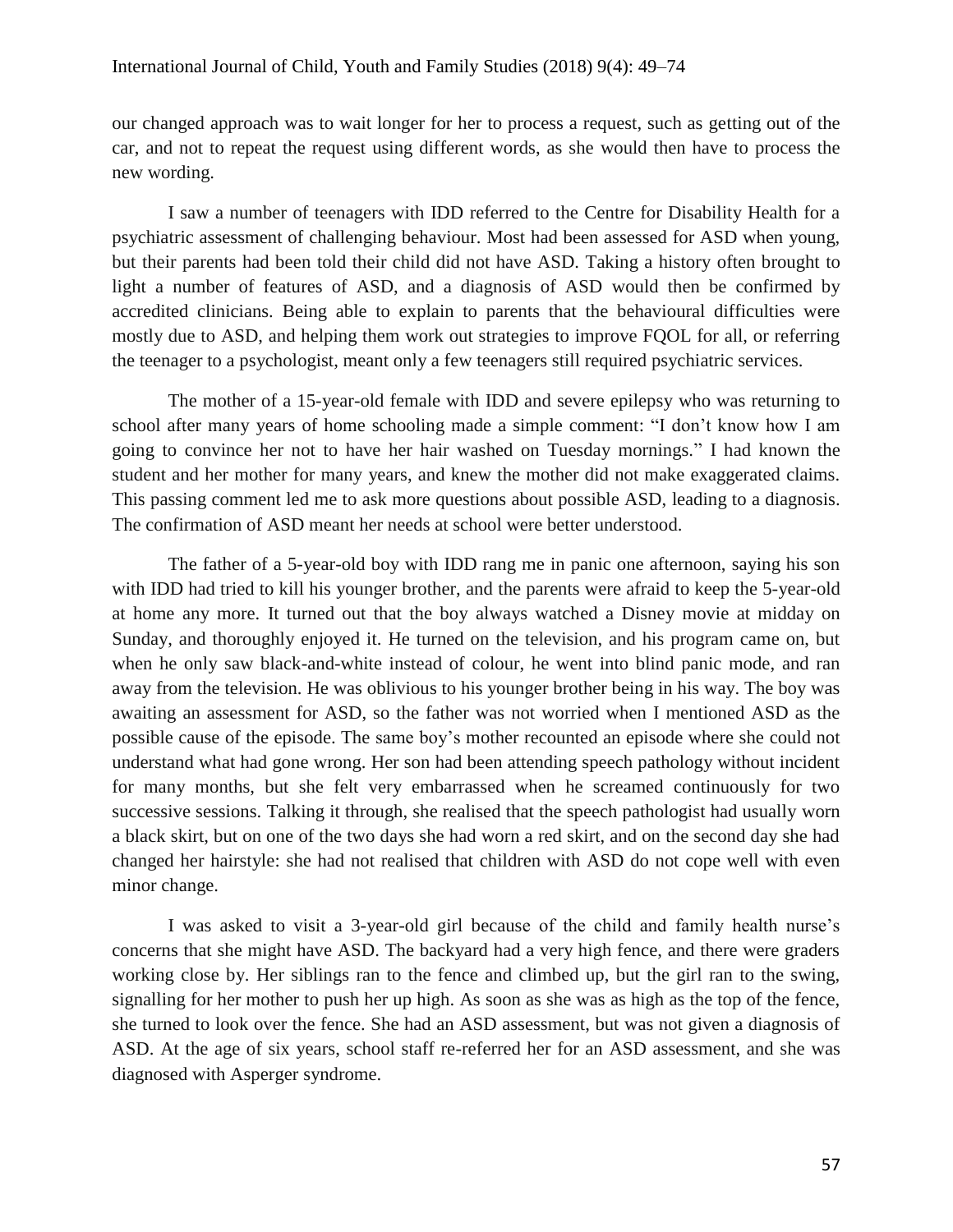I had just completed a developmental assessment on a 3-year-old boy. As he was leaving he grabbed a toy car from the table, but his mother made him put it back. He picked up a ball and walked out into the waiting area, but then, as I anticipated, he came back through the door of the consulting room, approached the table, threw the ball to the other end of the room, grabbed the car, and ran off. When his mother took the car from him, he had a meltdown; he was subsequently confirmed to have ASD.

A 9-year-old aboriginal boy with IDD attending a special school had repeatedly attempted to run away by jumping a high fence bordering a busy road. School staff attributed this behaviour to the fact that he was aboriginal, as stories of aboriginal people absconding had often appeared in the media. I did not suspect that he had ASD until he had to have blood taken. It was difficult to get blood from him, but he sat silently until it was finished, then went out into the passage, going onto his knees and just rocking silently. A child with IDD screams under those circumstances, unlike this boy, and a subsequent ASD checklist showed many features of ASD. His running away took on a different meaning when staff realised it was due to ASD, anxiety, and sensory overload. With his difficulties being better understood, and with appropriate therapy, he matured into a capable teenager, participating successfully in the Special Olympics.

# *Communication, QOL, and FQOL*

Facilitating a person with IDD to communicate is the underlying basis for enhancing QOL, improving the person's self-image, self-esteem, and social-emotional development. Improved capacity for communication may lead to the person being able to indicate symptoms of health problems earlier, potentially reducing their long-term impact. Many people with ASD seem to expect others to know what is wanted without having to indicate. If the child or young person with ASD does indicate by pointing, it is not the customary clear gesture using the index finger, but rather a hand vaguely indicating the direction of what is wanted. In my experience it is often more useful to observe the eye movements of the person with ASD, realising that the child or young person may only focus briefly on the desired object and not look at it again. Not getting needs met is one cause of a meltdown in a person with ASD; another is being told "No" to a request (sometimes terms such as "not jumping" may get less reaction). Unfortunately meltdowns can last for hours, and are often noisy, impacting adversely on FQOL.

Some parents and clinicians are unaware of the many, mostly nonverbal, behaviours that precede spoken language, but also are of the opinion that a child with IDD taught to sign will never learn to speak. On the contrary, the use of signing helps the child understand the number of syllables in the words being learnt, and helps the development of words. Parents have spoken of taking their child with IDD and ASD to a clinician or therapist, pleased at the nonverbal progress their child has made, including using consistent vowel sounds in a word, such as "ee" for "cheese". They feel deflated and belittled when it becomes obvious the clinician or therapist does not recognise the progress the child has made because the child is not using clear words appropriately. Many children and young people with ASD do not understand that using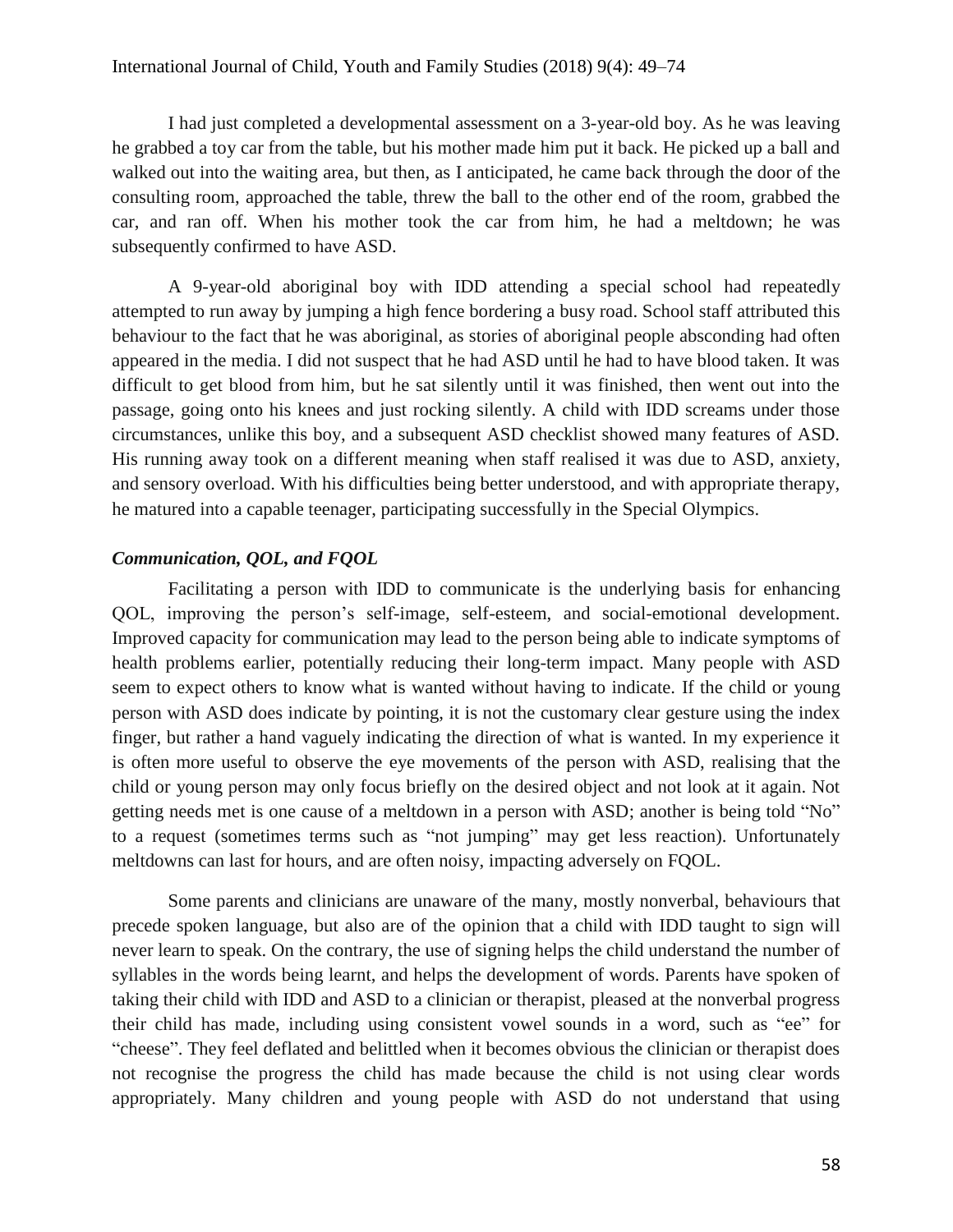deliberate communication, even if nonverbal, would convey their needs more effectively and lead to less frustration and fewer meltdowns.

Paediatricians and paediatric registrars<sup>2</sup> who have completed formal developmental assessment training are more likely to recognise the significance of preverbal skills. A paediatric registrar who had just completed developmental assessment training in our unit relayed his experience in a gastroenterology unit. During the ward round he realised the 3-year-old patient was not speaking, but that fact had been overlooked with the focus on the child's gastrointestinal tract. In the longer term, the lack of communication would possibly have been more of a problem for both the child and family than the gastrointestinal disorder.

# *Hospital, Medical, and Therapy Services*

 $\overline{a}$ 

Hospitals are an important service for children and young people with disability who require medical or therapeutic supports, but there can be lack of continuity of clinicians when the child or young person is not being managed by a dedicated unit for children and young people with disability. Although some admissions are planned in advance, many are the result of acute admissions through the emergency department, which means the patient is admitted to whichever ward has a vacant bed. Once my daughter was admitted in the early evening, after a prolonged seizure, and was still febrile, and thus at risk of further seizures. As she was wheeled into the geriatric ward, the charge nurse came out to say she couldn't possibly go into the ward, as she would wake up the elderly patients; she had to go into the side room. Needless to say, I stayed the night, dozing in an uncomfortable lounge chair. The following day a nurse was allocated to "special" her, which meant keeping an eye on her all the time.

That afternoon, as I walked out of the lift I happened to see a patient in a white gown running fast down the long corridor, followed at a distance by a nurse. My daughter was very fast at seizing an opportunity to escape, often catching the person looking after her by surprise. She would not stay in bed once awake, even at home, and she was too strong to try walking alongside holding her hand. While she still fitted into her stroller, I walked her along the corridors in that, but after that I had to wait for a vacant wheelchair. One day an elderly patient was getting into the ward wheelchair, which my daughter thought should be for her; she was going to try to wrest it from the woman until I intervened. Ten years ago my daughter developed marked muscle weakness, so had her own wheelchair to take to hospital.

Waiting for appointments was always challenging with my daughter. When she was young the neurology department had a large rocking horse that she loved, but she didn't understand why she had to share it with other children also waiting. When she had an appointment with her ear, nose, and throat specialist she was too noisy to be in the waiting area when hearing tests were being done, so we walked up and down stairs and along the outside

 $2$  In the Australian medical system, a registrar is a doctor who has completed a residency and has joined a specialist training program.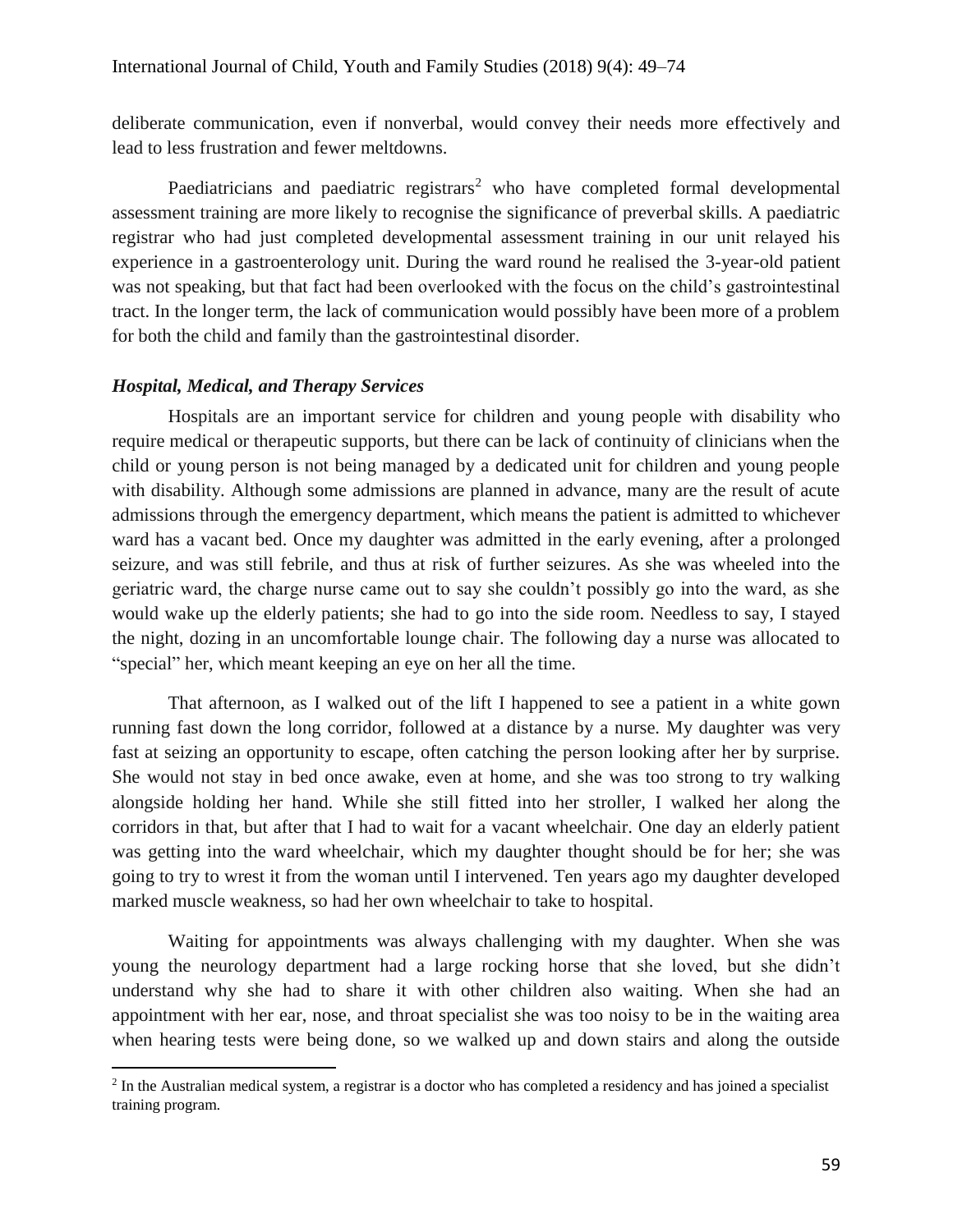balconies until we were called for her appointment. Ringing ahead of such appointments to check whether one should arrive later reduces stress on everyone.

#### *Medication*

People with ASD tend to be very sensitive to medication dosages, but doctors who have not had experience with people with ASD assume their ability to tolerate medication is no different from that of people in the general population, so they prescribe the recommended doses, sometimes resulting in serious side effects. Increasing and decreasing medication dosages also needs to be done more slowly than for patients in the general population. In the early years, my daughter had frequent major seizures (status seizures) for which she was taken to Emergency by ambulance, and often admitted. She was on sodium valproate (Epilim), and carbamazepine (Tegretol), with both doses being gradually increased in hospital. She was very agile, and usually had no difficulty getting herself up from the floor, but on two occasions about two hours after her night doses of medication, she could not get off the floor, and her pupils were very dilated. Another night she was all right when she went to bed, but an hour or so later we heard highpitched screaming that reminded me of patients with cerebral irritability. The screaming increased when we touched her, or the ambulance officers tried to check her pupils. She was then heavily sedated and was so non-responsive overnight that we worried about what she might be like when she woke up. Fortunately she was all right, but her neurologist noted that with the two earlier episodes her carbamazepine level was 41 (recommended range 20–40), and with the cerebral irritability her level was 43. Medically we would not be concerned about those levels when they were only minimally above the recommended range.

The neurologist decided to gradually withdraw her carbamazepine but she had so much trouble with withdrawal seizures that he decided to keep her on a lower dose. Each time she was taken to Emergency with a seizure, her blood levels would be checked, and her carbamazepine levels were low, so the dose was appropriately increased. Three weeks later (the time interval until the increased dose would be effective), school staff contacted me to see if her dose could be reduced again, as she was so hyperactive. She was also hyperactive at home, and went from being a good sleeper to having difficulty sleeping. This is just one example of the many medication interactions and reactions my daughter has had.

#### *Medical Conditions*

There is a tendency for any health or behavioural issues to be dismissed by clinicians as just being part of the child or young person's disability, and therefore not requiring specific treatment. Some conditions are more common in children and young people with certain disabilities, but they still require specific management, while other conditions occur with the same frequency as in the general population. As early as 1995, Beange, McElduff, and Baker published a population study of the medical disorders of adults with mental retardation, showing,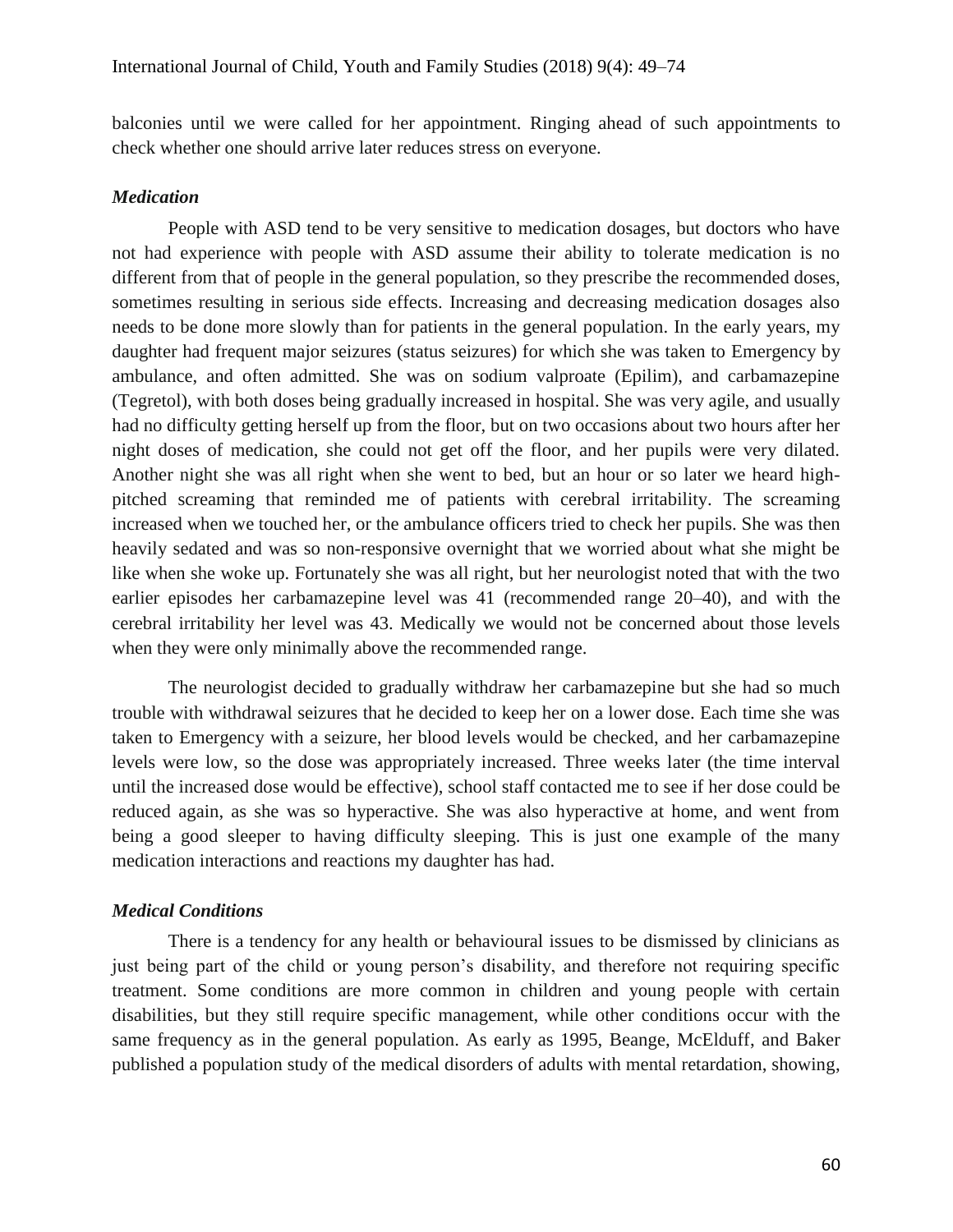for example, that up to 50% had undiagnosed and untreated vision or hearing defects. Dr. Helen Beange was one of the first doctors to integrate clinical practice with research in the IDD field.

# *Epilepsy*

In families without a child or young person with disability, events can generally be expected to occur as planned, without the need for contingency plans. Children can confidently look forward to their birthday parties, knowing they will happen. In families with a child with disability who may require emergency management, on the other hand, parents often attempt to avoid building up expectations when they cannot guarantee that an event such as a party will happen. When my second daughter was in preschool, she was asked to be a model for development assessment training. Although she performed very well, the assessor expressed surprise that she did not know when her birthday was, but understood why when I explained we avoided building up too much anticipation because her birthday was in the summer, when our daughter with disability was more prone to having seizures requiring urgent admission to hospital.

Families with a child or young person with IDD and epilepsy soon learn to work around whatever happens, often having to change plans at the last minute. For example, one January, family from another state were arriving to celebrate my elder daughter's birthday that night. As it happened, a heat wave occurred and the air conditioning in her accommodation broke down. Having fever-aggravated seizures, she had a major seizure and was transported to hospital by ambulance. Emergency department staff knew her quite well from previous attendances, and knew that her seizures persisted if she was febrile. She was given rectal paracetamol (acetaminophen) only, even though I pointed out that she was still very stiff and probably going to have a further seizure. A short time later, she did indeed have another seizure, with the consultant unsuccessfully trying to insert an intravenous line into my daughter's jerking body. My suggestion of giving intramuscular midazolam was gratefully accepted by the consultant, and two hours later we all enjoyed celebrating her birthday with family. Things many families take for granted in terms of planning, such as holidays, cannot be taken for granted when there is a person with IDD and epilepsy in the family.

The unpredictability of seizures in children and young people causes difficulties for families, including not being able to travel by plane, or travel too far from medical support in case the child or young person should have a major seizure. Consider the situation of a single mother of four young girls, separated because of her husband's violence and abuse. Her youngest daughter has severe epilepsy requiring transfer to hospital, frequently at night. The three girls are too young to be left at home alone, and the ambulance is unable to wait for the maternal grandmother to get there, so the sisters have to go to hospital with their mother, following the ambulance, and taking their sister's wheelchair, which the ambulance cannot. Having been up most of the night, the sisters are too tired to go to school the next day, but their sister is usually kept in hospital several days, so their grandmother has to pick them up and look after them.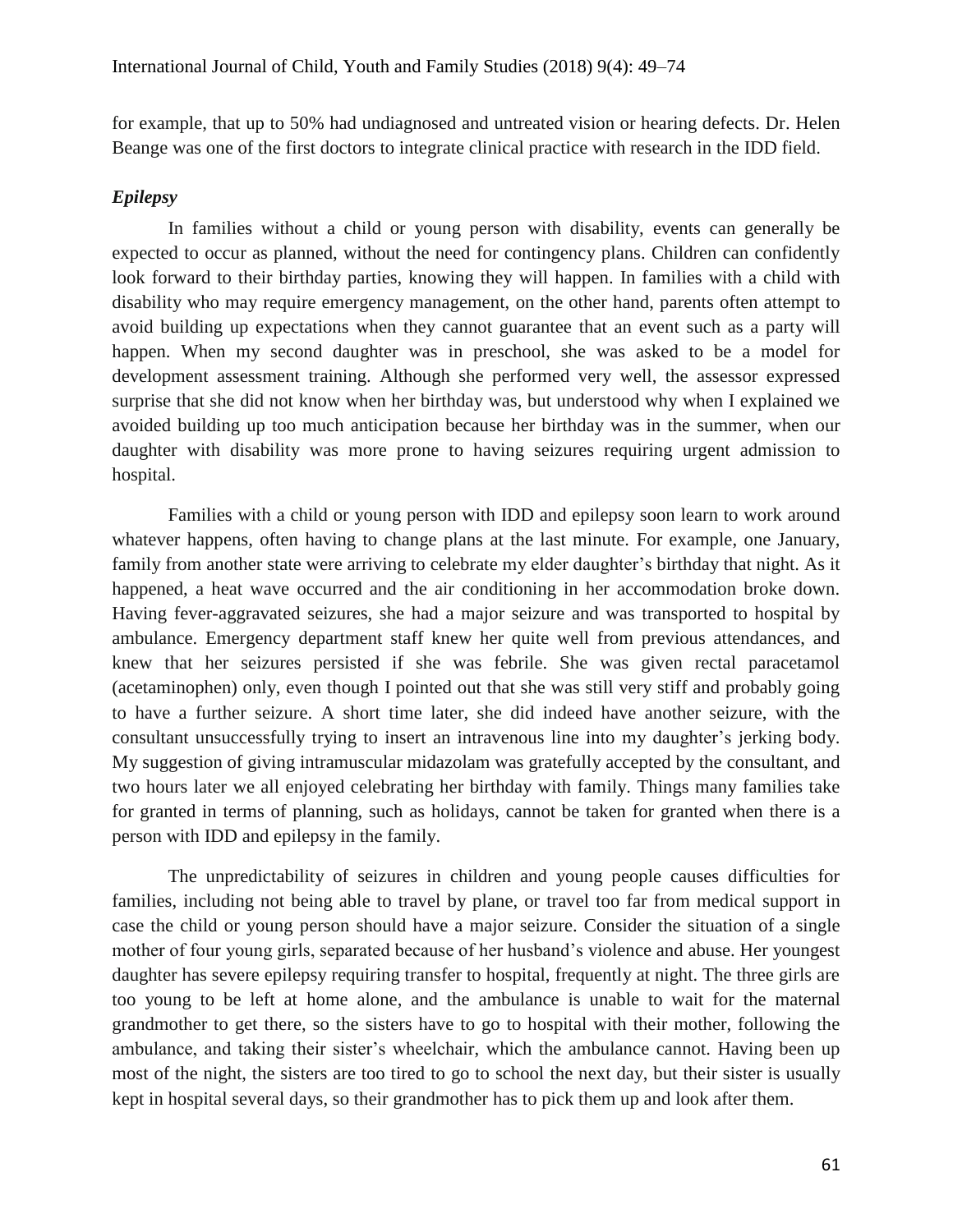The father of a young boy with CP and epilepsy was sitting in a shopping centre, with his son in his wheelchair, waiting for a taxi to take them home. They could not afford a car, as neither parent was able to work when they had to be on call to go to their son's school if he had a major seizure, and there were two younger children at home with no options for them to be looked after at short notice. When the boy had a major seizure, his father was able to bring it under control rapidly by administering intranasal midazolam; then he sat nursing his son until he recovered. The father said he got some odd stares from people but that didn't bother him — he was just relieved his son didn't need to go to hospital by ambulance. If his son had needed an ambulance, it would not have been able to take his son's wheelchair. The father would have had to take the wheelchair to the hospital in a taxi at full fare because his son wasn't travelling.

#### *Tube Feeding*

The advent of tube feeding for people with swallowing difficulties has revolutionised their medical care, with improved QOL and longevity. During the middle to late 1980s (Minard, 2006), the practice arose of placing feeding tubes surgically for better results. Since then there has been little change in the protocols, although placement has been enhanced by endoscopic, radiologic, and laparoscopic modifications.

Over the past two or three decades, medical progress has been such that increasingly premature babies have survived, but many had CP and breathing or swallowing difficulties. Many of these babies had weak cough reflexes, so that food and fluid went into the lungs (aspiration) instead of down the oesophagus to the stomach. This often caused pneumonia. Every episode of aspiration, as well as every episode of pneumonia, damaged more lung tissue, progressively reducing the ability of the lungs to provide oxygen to the body. If aspiration, or the potential for aspiration, is recognised in the young baby, preventative measures need to be put in place immediately to avoid recurrent episodes of pneumonia. Current options include not only careful positioning in relation to feeding, and feeding of thickened fluids, but also feeding through either a nasogastric tube or percutaneous endoscopic gastrostomy (PEG).

In the education setting, the mother of an 8-year-old boy who was wheelchair-bound due to disability approached our program for help because he had put on so much weight that he was virtually wedged into his wheelchair. This occurred in the early days of our program supporting students with disability, but after speaking with his mother, looking at his feeding regime, and speaking with his dietitian, it became obvious that at that stage all the dietary guidelines were written for able-bodied, typically developing children who were physically mobile. This situation gradually improved once the dietitian's plan included adjustment for the activity levels of the child or young person.

As part of my work at a health unit, I was tasked with supporting students with disability, who often had high health needs, in educational settings. The mother of a 4-year-old girl rang me the week before her daughter was due to start preschool, an event that she was excitedly looking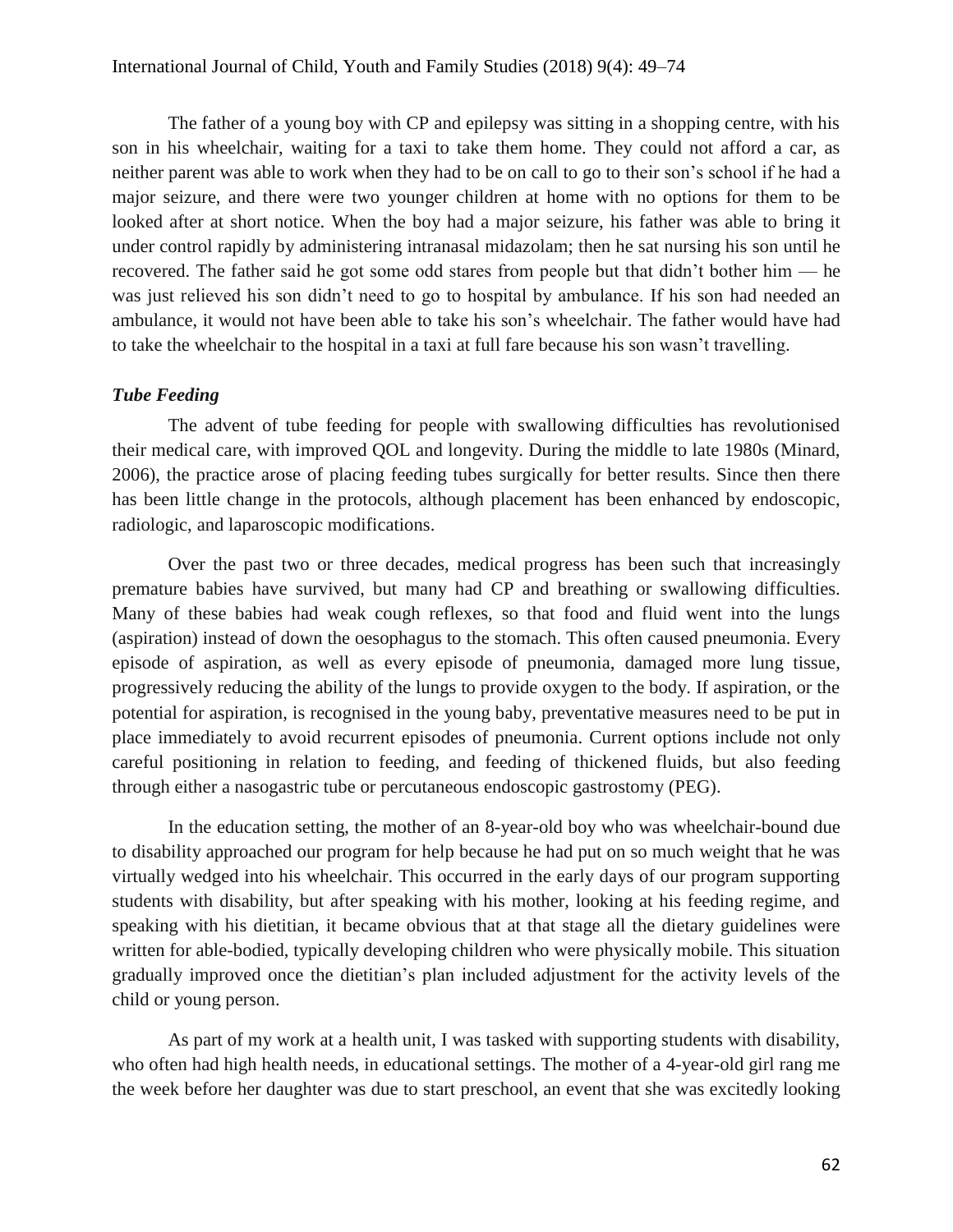forward to. The girl would require tube feeds during preschool, and she would be attending an early intervention service one day per week. At the end of the previous education year we had carefully planned for the preschool and early intervention days to not clash. The mother was upset because the manager of the early intervention service had just rung her to say the therapists had met and decided to change their early intervention day. When the mother pointed out that the early intervention day was the day her daughter was enrolled for preschool, and that a staff member had been allocated for the feeds, the manager told the mother the therapists would not be changing their day, so she had to decide which service she wanted. No mother of a child with disability should have to choose between two services that are equally important for her child. The early intervention service was definitely not client-focused, which was especially disappointing given that it was a long-established and previously well-regarded disability service. Fortunately, however, our service managed to change the day of support for the young girl.

# *Upper and Lower Respiratory Tract*

A nonverbal young adult male with IDD had appeared to have headaches since his mother had died two years previously. He had early morning wakening and outbursts of violence, punching his ill father and caregivers and damaging property. He was moved from living in his father's home in a country town to a large city a long way from his home, and was started on antipsychotic medication; however, his condition continued to decline. A brain scan showed sinusitis (infection in the air passages around the nasal areas) and antibiotics were administered. He was also prescribed an antidepressant. The headaches and aggression stopped within 48 hours, too soon for the antidepressant to have started to take effect; unfortunately, he had side effects from the antidepressant and required hospital admission. Failure to diagnose the sinusitis, not related to his IDD, denied him HRFQOL and moved him away from all his familiar supports.

Whether or not a person has a disability, poor health can markedly impair HRFQOL. Consider breathing difficulties, for example. Breathlessness limits a person's ability to talk comfortably while walking, exercising, managing physical household duties, sleeping, or holding down a job. As the breathing difficulties increase, the person may require continuous oxygen through a mask or nasal prongs, carrying or pulling small oxygen cylinders everywhere. Storage of the highly inflammable oxygen cylinders has to be away from naked flames, and the fire brigade needs to be alerted because of the risk of explosion. The ability to travel is limited by the need to stay close to replacement oxygen supplies.

# *Gastro-Oesophageal Reflux*

Most children and young people referred to the Centre for Disability Health were referred for challenging behaviours, with a request for a psychiatric assessment. In our protocol, exclusion of medical conditions was the first stage of assessment. An 8-year-old boy with ASD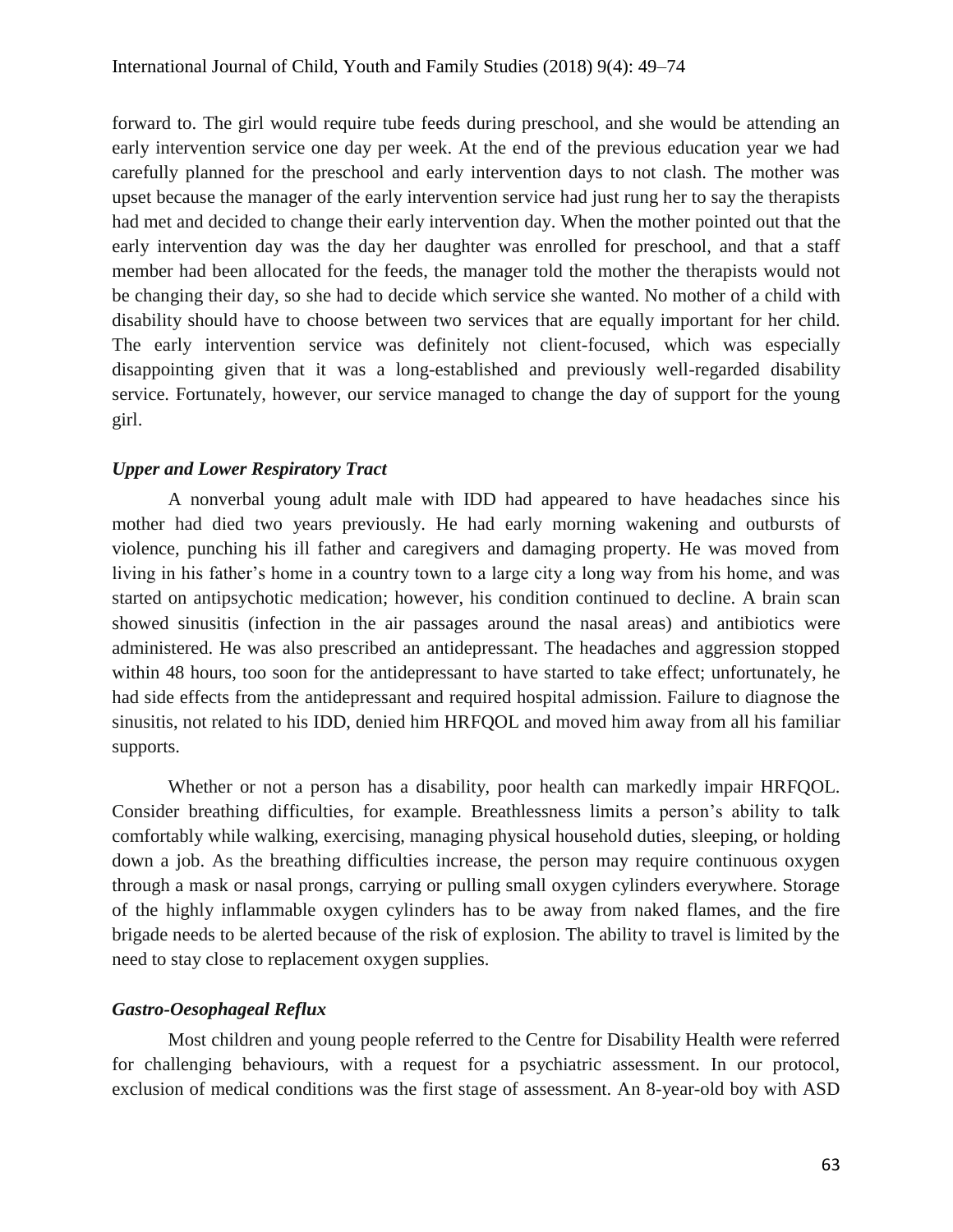was brought in by his mother because his school staff were all wearing leather arm guards to protect themselves from his pinching and biting. His paediatrician increased his risperidone, but his behaviours continued to deteriorate. On specific questioning, his mother stated that he had reverted to drooling a lot, burped a lot, had sudden rushes of fluid or food regurgitation, often gave a sudden unexpected cough, and woke up with stomach pain during the night. After one month on liquid antacid, his symptoms resolved. His mother gained an understanding of the effects reflux can have, and she was able to start him back on the antacid if his symptoms recurred.

Another five nonverbal young people with IDD also presented with challenging behaviour, and were diagnosed with reflux. One 18-year-old with ASD started screaming about an hour after meals, but because he would still only take smooth foods such as yoghurt, and refused to eat the yoghurt if he could smell or taste anything added, I advised his elderly grandmother to check with the pharmacist to select the most bland liquid antacid. One teenage boy with CP had stopped eating, cried excessively at night, and was self-harming; another, also with CP, was swallowing frequently and arching his back while sitting in his wheelchair. One teenager with IDD started hitting co-tenants, self-injuring, and damaging furniture, while another was awake all night, crying more, and not eating, but drinking a lot of iced milk coffee (milk is an antacid, but being thinner, it doesn't stay in the stomach long enough to adequately neutralise the stomach acid.) The symptoms described above were all due to the pain of stomach acid irritating the oesophagus, and all responded to antacid medications.

#### *Diabetes Mellitus Type 1*

A nonverbal boy with ASD and IDD was diagnosed with diabetes when he was 2 years of age, but his diabetes had been extremely difficult to stabilise. When a person has Type I diabetes, early detection of symptoms means earlier and easier control of the disease, but that relies on the person being able to report symptoms, which this boy may never be able to do. Consequently at all times he needed someone with him, either a parent or a trained person able to detect slight changes and respond appropriately. His grandparents were able to look after his siblings, but they were too frightened to look after him without support. Without funding to provide a trained caregiver to monitor and manage his diabetes, he was not able to attend after-school care or vacation care with his siblings.

Because he unpredictably required emergency management, and sometimes hospitalisation, family holidays were restricted to locations close to major paediatric hospitals, and plane travel was not considered safe for him. Although his siblings were very understanding, their mother felt guilty that they were missing out on opportunities afforded to children growing up without a person with disability. She also felt guilty that she was not able to attend their school functions, and that they did not want to invite their friends over.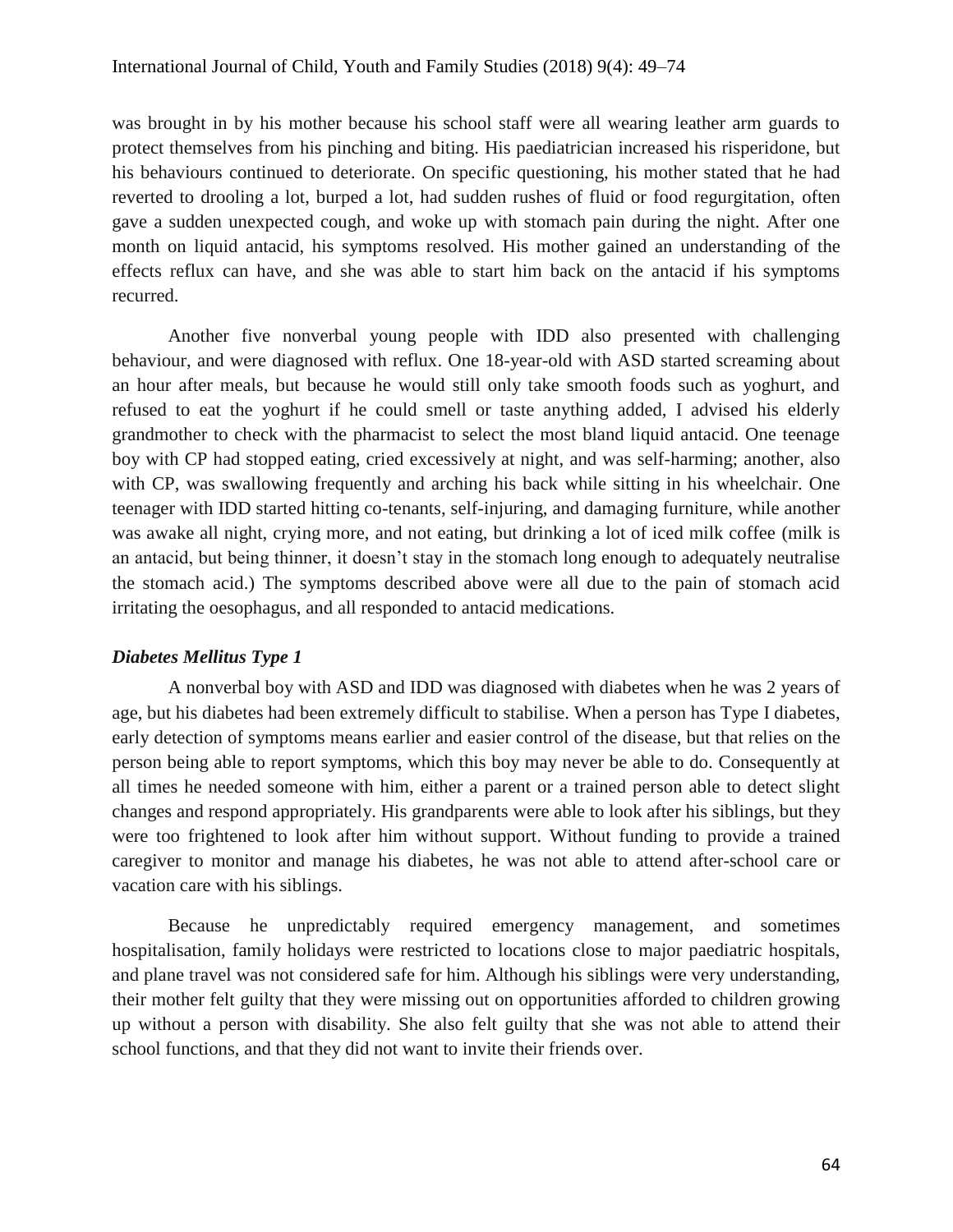### *Bladder and Bowel Issues*

Toilet training is accomplished very easily in some children with disability, but for many it is a slow and frustrating process. Although typically developing children commonly become toilet trained between the ages of 2 and 3 years, in children with disability toilet training occurs at a developmental age, not the chronological age. Sitting the child on a potty or on the toilet after a meal is worth doing to get them used to being on the toilet, but one should not expect any urine or a bowel action to be passed. The child should not sit for longer than 5 to 10 minutes, and should be taken off immediately if frightened or resisting staying on the toilet. Until the child is showing some signs of being aware of urine or a bowel action coming, forcing the issue is likely to result in long-term difficulties. One thing we cannot do is make another person void: turning on a tap may work on adults, but generally not on children.

Summer is generally the best time to start toilet training, when the child can be outside with just ordinary underwear on, and will hopefully associate the feeling of being ready to void with the feeling of urine running down his or her legs. Many parents have later regretted allowing their child with disability, especially one with ASD, to urinate or defecate out in the garden or other open areas, as the child did not understand the difference between the garden at home, and the schoolyard — unacceptable behaviour at school, but difficult to change. I have seen a number of older children and teenagers who are still wearing disposable pull-ups at night, and may be dry though the day, but will not have a bowel action until their pull-up is put on before bed, a pattern that is also extremely difficult to break once established.

Many children with disability have constipation, partly due to restricted diets, especially in children with ASD. Some do not like part of themselves going down the toilet, or the sound of the toilet being flushed. After a meal the gastrocolic reflex pushes food remnants into the bowel, but when the bowel is already full, severe cramping pains result. Constipation can also cause a tear in the anus as the bowel action is passing through, with painful spasms occurring every time a bowel action goes through. This can last for weeks to months, causing the person to hold on to the bowel action, exacerbating the constipation. Extremely severe constipation can put pressure on the bladder, with back pressure in the ureters going up to the kidneys, distending them, and ultimately causing kidney failure. I am aware of two children with disability who died from kidney failure secondary to severe constipation, so constipation cannot be ignored as not being important to treat.

### *Pain*

Parents have told me of their frustration and despair when clinicians, especially medical and dental professionals, either say that people with disability must not be experiencing pain because they do not report having pain; or they say that people with disability have a high pain threshold and do not feel pain, and therefore do not require pain relief. A father contacted me late one afternoon to say that his son who had CP, IDD, and epilepsy, had just come back from recovery after having orthopaedic surgery in a major children's hospital. He was pale and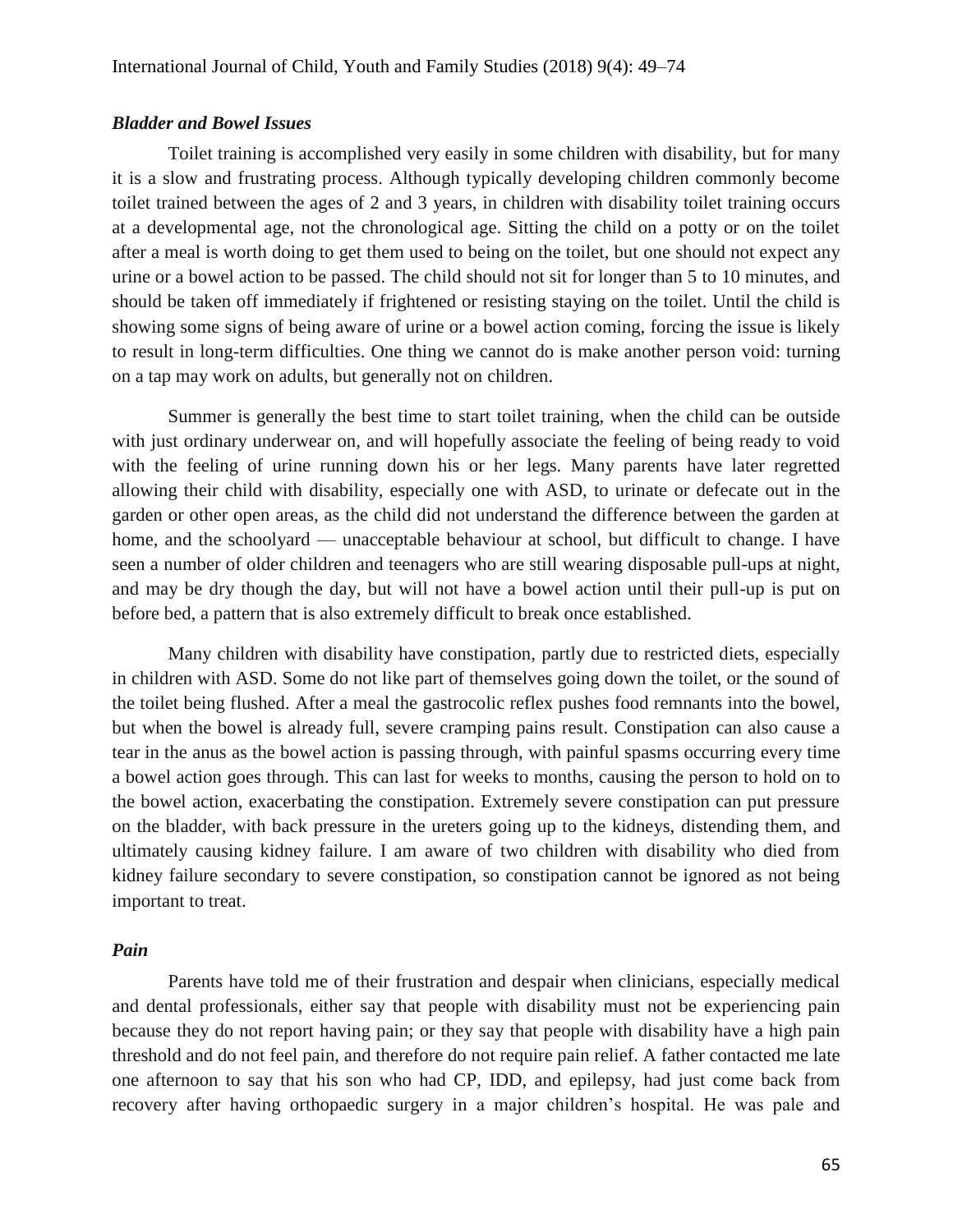jerking, and his parents, sure he was experiencing pain, were very worried about him having a major seizure, with the risk of adversely impacting his surgery. They asked the senior surgical registrar if their son could be given some pain medication, but their request was refused. Unfortunately their son did have a major seizure, and was then medicated. The following morning, the senior surgical consultant, on hearing what had happened, made the surgical registrar apologise to the parents. Points to ponder: Did the registrar believe the myth that children with disability do not feel pain? If the boy's sutures had pulled apart, who would have been blamed? Although some people with disability are able to state that they have pain in some or all situations, many are unable to, but the observant parent or service provider will be able to notice the nonverbal indicators of pain, providing they know what to look for.

Offered the opportunity to complete a Master of Disability Studies at Flinders University, South Australia, and having been unable to adequately answer questions asked by teachers and parents concerning premenstrual syndrome (PMS) in females with disability, I accepted the opportunity to further research the condition. By the end of the study, I realised that what was being labelled PMS appeared in some instances actually to be pain, but I was not able to offer readers a reliable means of distinguishing between the two conditions in nonverbal females with disability. I decided to undertake a PhD (Kyrkou, 2009) to further research aspects of the menstrual cycle and pain in females with disability. The survey included females with DS, ASD, CP, and IDD, ranging in age from 10 to 44 years, with a median age of 18 years. Although 470 surveys were posted or emailed out, the response rate was only 23.8%, which is not surprising as it is such a confronting topic for many mothers of young females with disability; additionally, my survey would have been just one of the many sent to parents of people with disability. On the positive side, the 95 mothers and 7 daughters who responded provided great detail, particularly in relation to puberty and pain — information not previously published. For 66.6% of females breast development was the first sign of puberty, while 31.6% had pubic or axillary hair first (compared with only 10% among typically developing females). The other 5.3% had their first period before exhibiting any breast or hair development. Surprisingly, 56.4% had monthly cyclical symptoms before their first period (menarche) — in one case over a span of 30 months — that lessened as the menarche approached. Mood changes included irritability, being uncooperative or aggressive, and exhibiting challenging behaviour. Physical changes included abdominal cramps, vaginal discharge, increased seizures, vomiting, incontinence (bladder, bowel, or both), weight gain, back pain, and headache. Forty females (52%) had their menarche within 12 months of the first sign of puberty, yet the literature states that menarche typically occurs 2 years after the onset of puberty. Imagine the distress of the mother of a female with DS aged 10 years when the girl had her first period just 3 months after her endocrinologist had said she hadn't reached puberty.

To elicit behaviours suggesting the female with disability was in pain, I used the Non-Communicating Children's Pain Checklist – Revised by Breau, McGrath, Camfield, Rosmus and Finlay (2000) as a basis for the questions (Kyrkou, 2009). In the following paragraphs, I report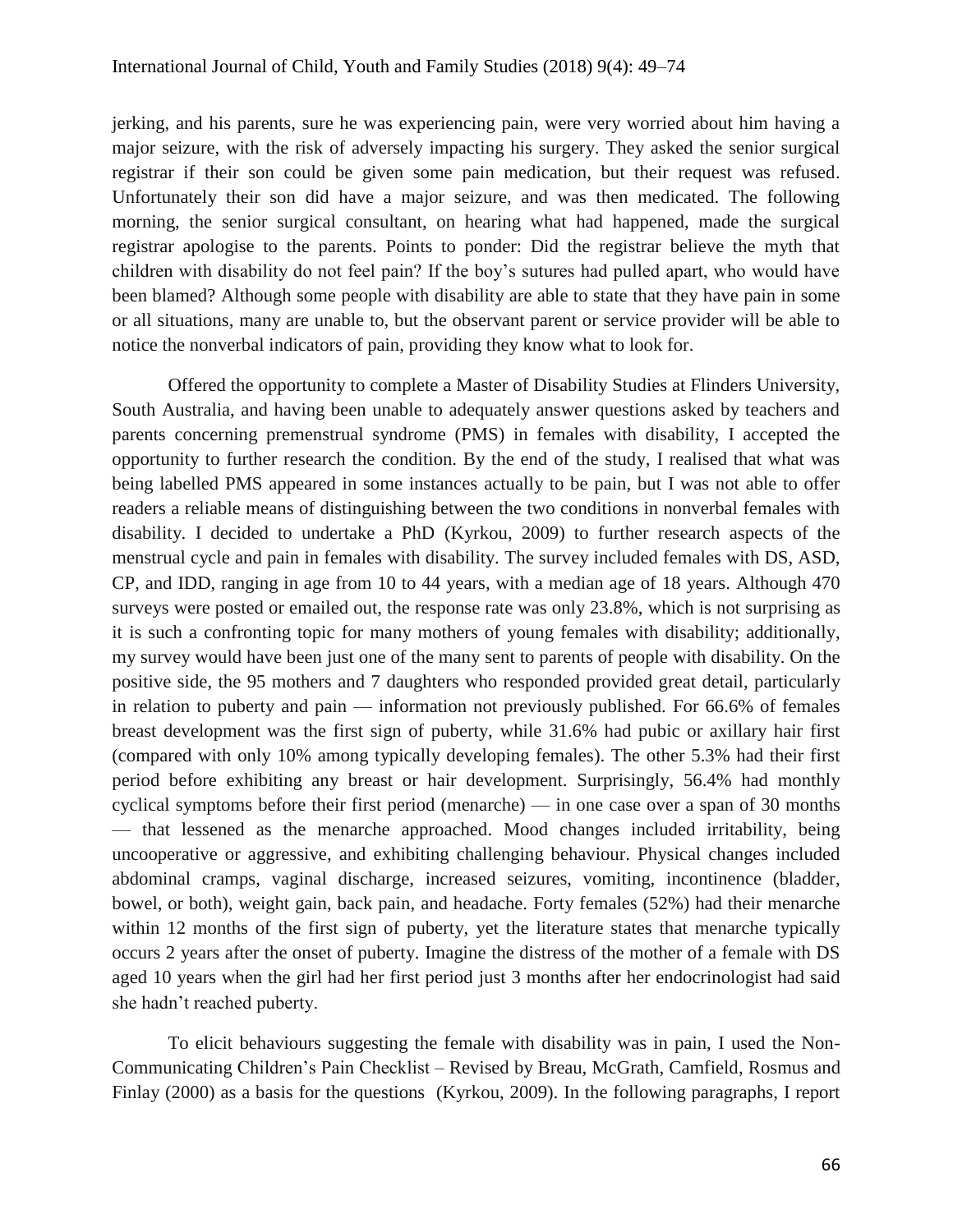findings from my survey, with quotations grouped according to the nature of the disability, as there were some unexpected differences between the four groups in terms of pain presentation.

**Females with Down syndrome:** Hennequin, Morin, and Feine (2000) claimed that rather than individuals with DS being insensitive to pain, they express pain or discomfort more slowly and less precisely than people in the general population. They cited Lind, Vuorenkoski, Rosberg, Paratanen and Wasz-Hockert who studied the vocal responses of infants with DS and found they needed more stimulation to cause crying, and took longer to react. They also noted that this lack of cry response increases with age: children with DS over 1 year of age do not show the visual responses of grimacing, limb movements, or breaks in respiration seen in typically developing infants.

The most common nonverbal indicators of pain observed in my study were: not moving, being quiet or less active, seeking physical comfort and closeness, and crying moderately loudly. When hurt or unwell, 78.6% were able to say they had pain, but more females with DS were able to point to or touch the painful area than females in the other three groups. Survey responses included:

Yells, kicks, screams with severe pain (when she broke her arm).

Surprisingly to me, as she is a very articulate person, she was unable to say her arm was hurting. I now know that she is unable to tell me (or I need to teach her to understand pain signals) when she is in pain.

**Females with autism spectrum disorder:** Nader, Oberlander, Chambers, and Craig (2004) expressed concern that professional and scientific literature, on which information given to parents is based, states that people with autism are insensitive to pain. This has the potential to result in underestimation of pain, with consequent lack of appropriate assessment and treatment. In my study, the most common observations when the female with ASD was considered to be in pain were: not moving, less active, or quiet; and non-cooperative, cranky, irritable, or unhappy. Some females with ASD when in pain gave a small laugh, easy to miss and with no further sign. One respondent noted, "When in pain has facial pallor, is restless, and has excessive 'jabber talk'."

**Females with cerebral palsy:** Hadden and von Baeyer (2005) claimed people with CP are at greater risk than others for undertreatment of pain because of their behavioural idiosyncrasies such as moaning, changes in facial expression, sleeping patterns, and patterns of play that are inconsistent and difficult to interpret because of physical problems. Additionally, they observed that society appeared to value the comfort of children with CP less than that of other children. In my study, the main observations for females with CP in pain were: being noncooperative, cranky, irritable, or unhappy; moaning, whining, or whimpering; and making a special sound, cry, or laugh.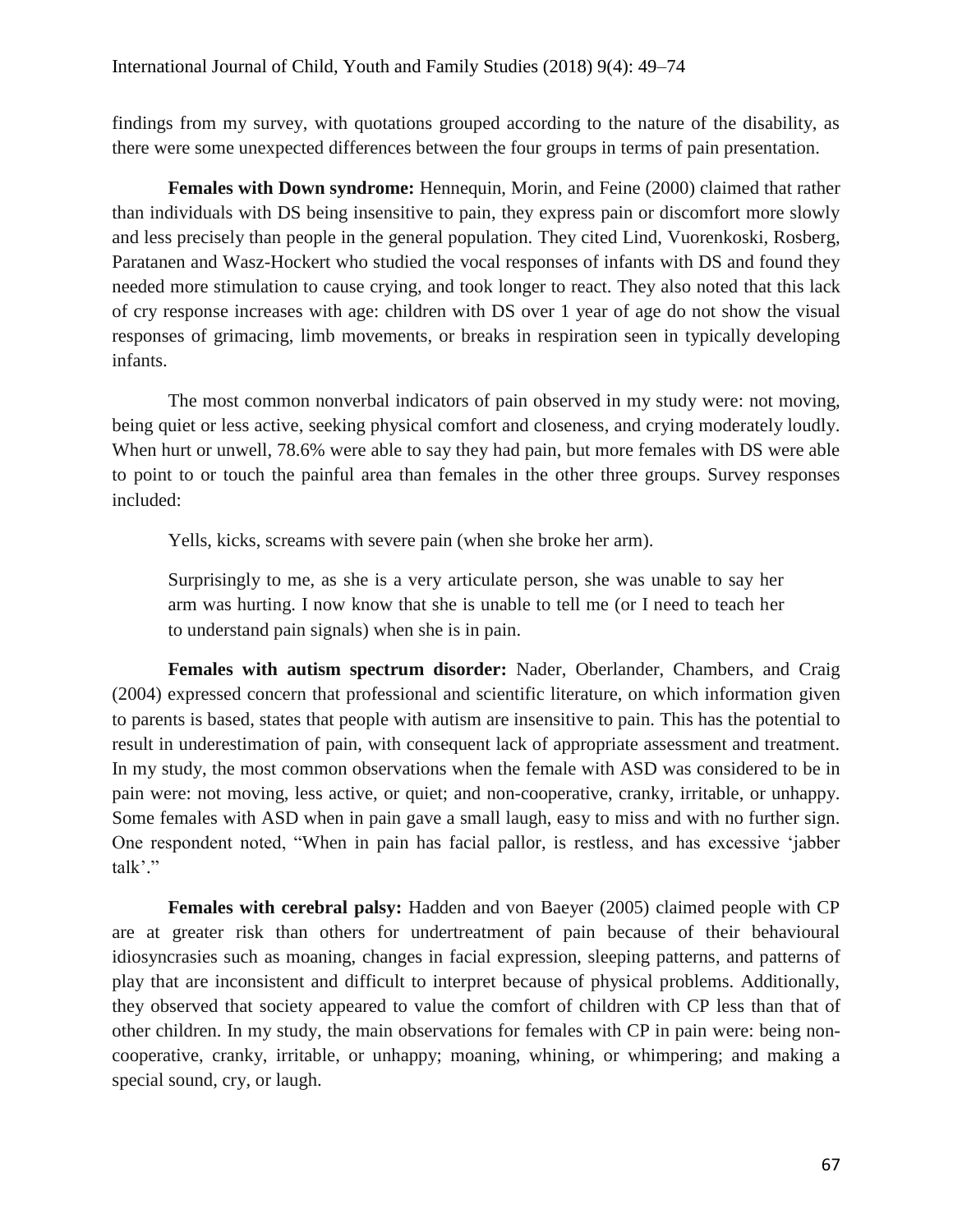**Females with intellectual disability:** The main observations reflecting pain were: not moving, less active, quiet; seeking comfort or physical closeness; and crying moderately loudly. Survey responses included:

Has an abnormally high pain threshold. She recently had to have an appendectomy after she had been mildly unwell, with some fever and "sore tummy". Her appendix was gangrenous and ruptured, and she spent almost 3 weeks in hospital as she developed abscesses, yet [she is] usually able to state she has pain.

If injured, occasionally laughs if it is mild pain, becomes agitated and laughs or sings with moderate pain, and screams and whinges with severe pain.

Something that should be extremely painful, i.e., shut hand in door, burst eardrum, no reaction. Something small, i.e., bump into something, cries with tears, yells.

# *Respite and Social Occasions*

Parents of typically developing children are more likely to get breaks away from their children, with child care, preschool, and school as formal activities, and they are also more likely to get informal opportunities with grandparents, friends, or neighbours, as well as birthday parties and play dates. Parents do not generally have to worry about the child not being well looked after. By contrast, the parents of children with IDD, and particularly ASD, get few of those informal opportunities. One mother reported that her parents said they were willing to look after the typically developing grandchildren, but not the child with autism, so she got no break from her caregiving role. Even though needing that break, parents often worry about the child being all right, particularly if there are health needs, or challenging behaviours. In one family I worked with, the parents were in desperate need of a break from their young person, but unfortunately, on her first overnight respite, their daughter sustained a broken toe. Subsequently her parents would not let her out of their sight. My concern in this situation is for the major impact on the daughter, an only child, when one or both parents die. When I discussed this with the parents, they just shrugged their shoulders hopelessly and said "God will provide."

Before we knew our daughter had ASD, we went to family gatherings in the evening. One night she became very noisy and distressed, so we went home early. When we got home she sat down quietly, making us wonder if she was being manipulative. Once she was diagnosed with ASD, we understood the noisy echoing room was bothering her. My sister switched to lunchtime barbecues outside, which made a big difference for all of us, especially until their children outgrew their swing, and it was taken down. During lunch, we would take turns pushing our daughter on the swing, and sitting eating with family. She would not eat with anyone else around, so she mainly ate at home. Entertaining at home was often easier, as although friends were empathetic they did not necessarily understand the challenges of going out to homes with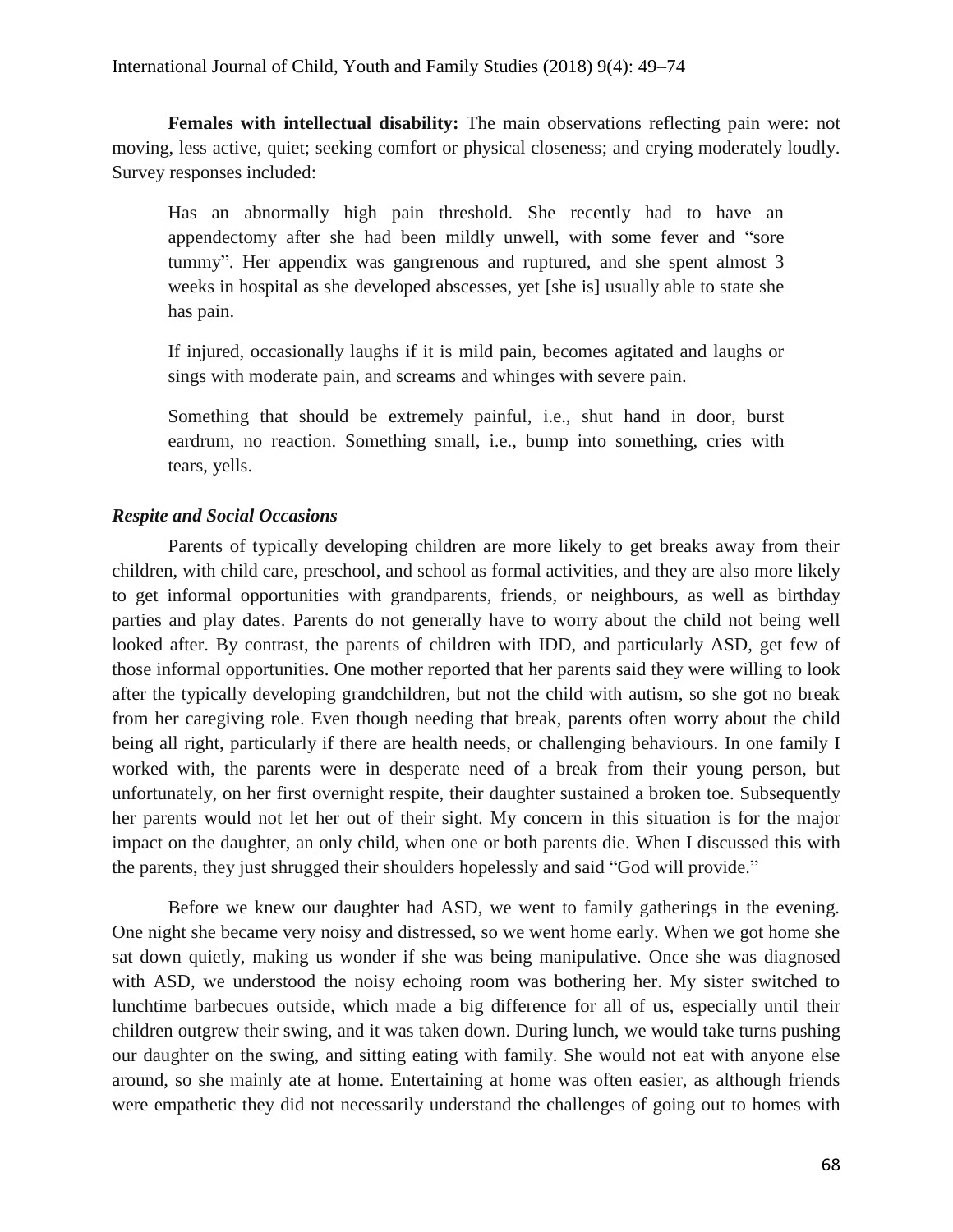breakables within easy reach. When our daughter was younger she liked the sound of clinking two glasses together, particularly the musical sound of crystal.

Wanting to be able to watch my second daughter play netball, and realising my daughter with ASD would not know that this game did not include her, I decided to park in the school grounds back from the court so that I didn't miss out watching the game. Knowing our situation, other parents understood why I sat in a car with my daughter bouncing around in the back seat listening to her favourite songs, with childproof locks on. Unless my daughter with ASD was in respite care, my husband and I could not both attend our other daughter's school functions, or go out together with her, which was disappointing.

# *Financial Issues*

Families in economically distressed cities or countries often face extreme financial challenges. This is further exacerbated in families including a member with a disability. In a recent study across 14 countries, Brown (2012) reported that financial stability was an important factor that substantially contributed to or detracted from FQOL. This is concerning, as having a child with a disability usually impacts the employment decisions families make (or are forced to make). Brown, Geider, Primrose, and Jokinen (2011) noted that in many families where there is a child with a complex and severe disability, one or both parents might change their work or give up work in order to care for the child. This can lead to financial constraints and increased selfdependence, which restricts social and economic opportunities for all family members and limits resources for their family member with a disability. The FQOL principle of holism stresses the interconnectedness of life domains such as income, health, recreation, and community relations; when one domain is negatively impacted this can have a domino effect on other life domains such as financial and emotional well-being.

In the many years I have worked with families including a person with disability, I have encountered many distressing circumstances. Families in financial need having to choose between providing basic resources such as food, clothing, and shelter for their entire family or providing medication or services for their child with a disability. Some single mothers I have met had to survive on social security benefits, rarely with any financial support from their son or daughter's father. Many were in rental accommodation, unable to afford modifications to improve the living situation, and without enough space to manoeuvre a wheelchair, let alone a portable lifter. A worrying number of mothers had partners leave because of the child with special needs. Some had more than one child with disability, and were even more financially stretched trying to manage on social services. Many lived in the outer suburbs where accommodation was cheaper, but without a car; transport and food were thus often more expensive, and accessing appropriate medical and disability services was more difficult. Although caring for my daughter was very challenging with recurrent hospitalisations, severe medication reactions, and unexplained episodes of illness, we were in a better situation than many of the parents I saw.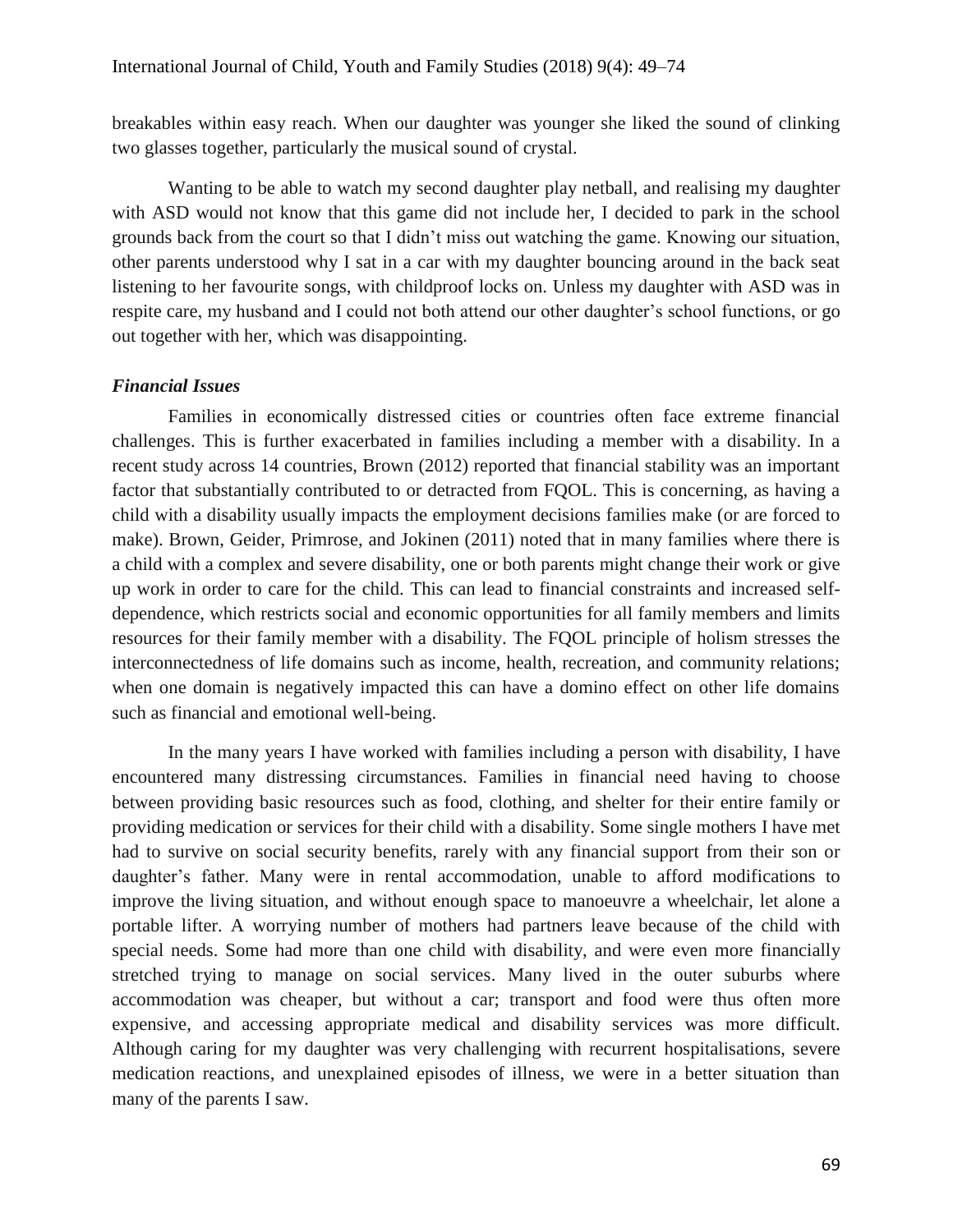### **Summary and Concluding Comments**

To improve HRQOL for people with IDD, and therefore HRFQOL, the most important requirement is for health and disability clinicians to recognise that the person with IDD is the central person about whom they should all revolve as a collaborative team. For many people with IDD and their families it feels as if the person with IDD is on the farthest edge of the circle, sometimes considered more an "interesting case" than a person. The reader may think there is too much focus on children and young people with ASD in this article, but in my experience a high proportion of the children and young people I saw with challenging behaviours had ASD. Their families were coping with many major issues not only in terms of health needs but also behavioural difficulties, and challenges finding appropriate support services.

It is easy for the reader to assume that any individual family in which there is a person with IDD has only occasional issues and stresses to cope with, that life is generally plain sailing and predictable, and that positive experiences occur without any effort on the part of the family members. One might also think it improbable that more than one of the vignettes would apply to an individual family. Although some issues have been described individually for clarity, the reader should be cognizant of the fact that families are often coping concurrently with many of the situations described. Although names have been left out for privacy purposes, each vignette either relates specifically to one individual person with IDD or was collated from the similar experiences of a number of individuals. Some vignettes are actual descriptions of family life with the author's now-adult daughter, illustrating the complexities of having a person with IDD, autism, and severe epilepsy in the family. Although the vignettes are true in every detail, the reader could be forgiven for dismissing them as far-fetched. Ours is not the only family supporting a person with disability and complex health needs; such events occur in many other families. I hope the information in this article will provide greater insight for therapeutic, education, and other support staff, as well as clinicians, in supporting such families. The impact of HRFQOL issues on the person with disability and the family, including siblings, is often significant, but all are entitled to the support they need to enhance their FQOL.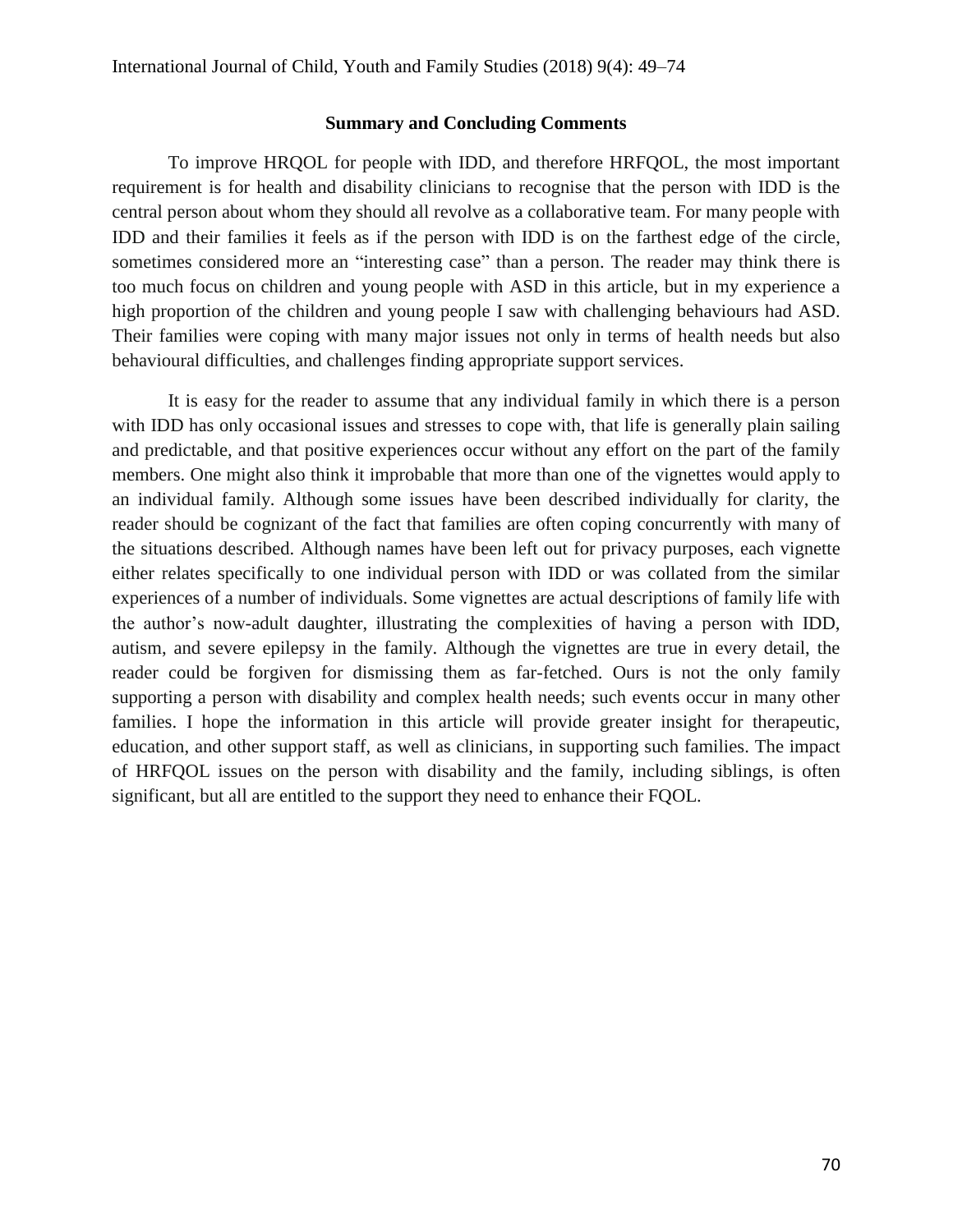#### **References**

- Beach Center on Disability. (2005). *The Beach Center Family Quality of Life Scale*. Lawrence, KS: University of Kansas. Retrieved from [http://www.beachcenter.org/sites/default/files/inline-files/1. Beach Center Quality of Life](http://www.beachcenter.org/sites/default/files/inline-files/1.%20Beach%20Center%20Quality%20of%20Life%20Scale.pdf)  [Scale.pdf](http://www.beachcenter.org/sites/default/files/inline-files/1.%20Beach%20Center%20Quality%20of%20Life%20Scale.pdf)
- Beange, H., McElduff, A., & Baker, W. (1995). Medical disorders of adults with mental retardation: A population study. *American Journal of Mental Retardation, 99*, 595–604.
- Breau, L. M., McGrath, P. J., Camfield, C., Rosmus, C., & Finley, G. A. (2000). Preliminary validation of an observational pain checklist for persons with cognitive-impairments and inability to communicate verbally. *Developmental Medicine and Child Neurology, 42*, 609– 616. [doi:10.1111/j.1469-8749.2000.tb00366.x](http://dx.doi.org/10.1111/j.1469-8749.2000.tb00366.x)
- Brown, I. (2012 July). *Family quality of life: Comparisons of 19 studies in 14 countries*. Paper presented at the World Congress of the International Association for the Scientific Study of Intellectual and Developmental Disabilities, Halifax, NS, Canada.
- Brown, I., Brown, R. I., Baum, N. T., Isaacs, B. J., Myerscough, T., Neikrug, S., … Wang, M. (2006). *Family Quality of Life Survey. Main caregivers of people with intellectual or developmental disabilities*. Toronto, ON: Surrey Place Centre.
- Brown, R. I. (Ed.). (2006). Special issue on family quality of life research. *Journal of Policy and Practice in Intellectual Disabilities, 3*, 209–278.
- Brown, R. I., & Faragher, R. M. (Eds.). (2014a). *Quality of life and intellectual disability: Knowledge application to other social and educational challenges*. New York, NY: Nova Science.
- Brown, R. I. & Faragher, R. M. (2014b). Quality of life in the wider world. Challenges from the field of intellectual and developmental disabilities. In R. I. Brown & R. M. Faragher (Eds.), *Quality of life and intellectual disability: Knowledge application to other social and educational challenges* (Ch. 1). New York, NY: Nova Science.
- Brown, R. I., Geider, S., Primrose, A., & Jokinen, N. S. (2011). Family life and the impact of previous and present residential and day care support for children with major cognitive and behavioural challenges: A dilemma for services and policy. *Journal of Intellectual Disability Research, 55*(9), 904–916. [doi:10.1111/j.1365-2788.2011.01453.x](http://dx.doi.org/10.1111/j.1365-2788.2011.01453.x)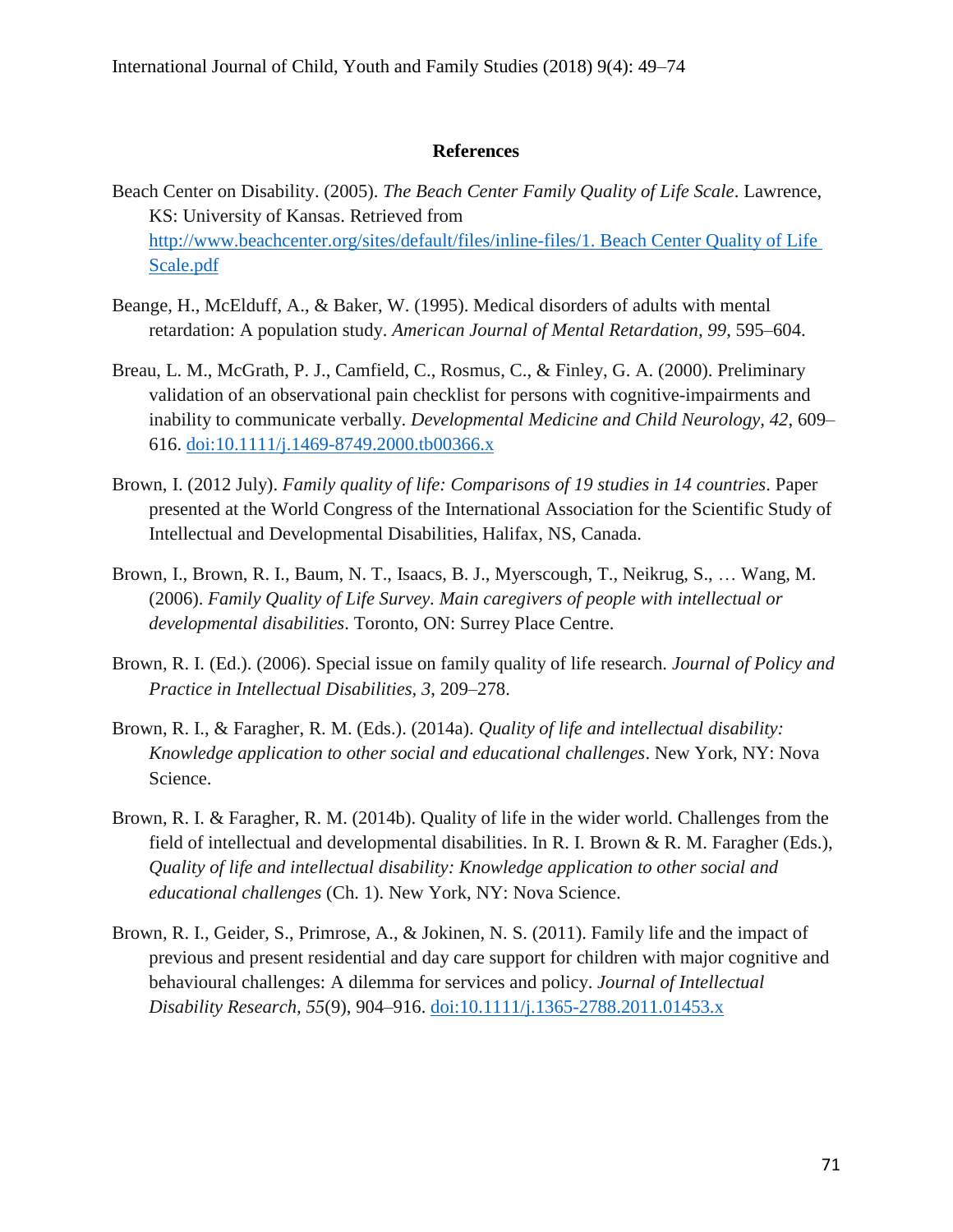- Brown, R. I., Kyrkou, M. R., & Samuel, P. S. (2016). Family quality of life. In I. L. Rubin, J. Merrick, D. E. Greydanus, & D. R. Patel (Eds.), *Health care for people with intellectual and developmental disabilities across the lifespan* (pp. 2065–2082). Basel, Switzerland: Springer. [doi:10.1007/978-3-319-18096-0\\_156](http://dx.doi.org/10.1007/978-3-319-18096-0_156)
- Centers for Disease Control and Prevention. (2011). *Health-related quality of life (HRQOL)*. Atlanta, GA: Author. Retrieved from <http://www.cdc.gov/hrqol/concept.htm>
- Cummins, R., Gullone, E., & Lau, A. (2002). A model of subjective well-being homeostasis: The role of personality. In E. Gullone & R. Cummins (Eds.), *The universality of subjective wellbeing indicators: A multi-disciplinary and multi-national perspective.* Dordrecht, Netherlands: Kluwer Academic.
- Efficace, F., Bottomley, A., Osoba, D., Gotay, C., Flechtner, H., D'haese, S. & Zurlo, A. (2003). Beyond the development of health-related quality-of-life (HRQOL) measures: A checklist for evaluating HRQOL outcomes in cancer clinical trials—Does HRQOL evaluation in prostate cancer research inform clinical decision-making? *Journal of Clinical Oncology, 21*(18), 3502–3511. [doi:10.1200/JCO.2003.12.121](http://dx.doi.org/10.1200/JCO.2003.12.121)
- Gillberg, C. (1999). Prevalence of disorders in the autism spectrum. *Infants & Young Children, 12*(2), 64–74. [doi:10.1097/00001163-199910000-00008](http://dx.doi.org/10.1097/00001163-199910000-00008)
- Gillberg,, C., Cederlund, M., Lamberg, K., & Zeijlon, L. (2006). Brief report: "The Autism Epidemic". The registered prevalence of autism in a Swedish urban area. *Journal of Autism and Developmental Disorders, 36*(3), 429–435. [doi:10.1007/s10803-006-0081-6](http://dx.doi.org/10.1007/s10803-006-0081-6)
- Hadden, K. L., & von Baeyer, C. L. (2005). Global and specific behavioural measures of pain in children with cerebral palsy. *Clinical Journal of Pain, 21*(2), 140–146. [doi:10.1097/00002508-200503000-00005](http://dx.doi.org/10.1097/00002508-200503000-00005)
- Hennequin, M., Morin, C., & Feine, J. S. (2000). Pain expression and stimulus localisation in individuals with Down's syndrome. *The Lancet, 356*,1882–1887. [doi:10.1016/S0140-](http://dx.doi.org/10.1016/S0140-6736(00)03259-1) [6736\(00\)03259-1](http://dx.doi.org/10.1016/S0140-6736(00)03259-1)
- Isaacs, B. J., Brown, I., Brown, R. I., Baum, N. T., Myerscough, T., Neikrug, S., … Wang, M. (2007). The International Family Quality of Life Project: Goals and description of a survey tool. *Journal of Policy and Practice in Intellectual Disabilities, 4*(3), 177–185. [doi:10.1111/j.1741-1130.2007.00116.x](http://dx.doi.org/10.1111/j.1741-1130.2007.00116.x)
- Kober, R., & Wang, M. (Eds.). (2011). Part One: Family quality of life [Special Issue]. *Journal of Intellectual Disability Research, 55*(12), 1093–1184.
- Kober, R., & Wang, M. (Eds.). (2012). Part Two: Family quality of life [Special Issue]. *Journal of Intellectual Disability Research, 56*(1), 1–128.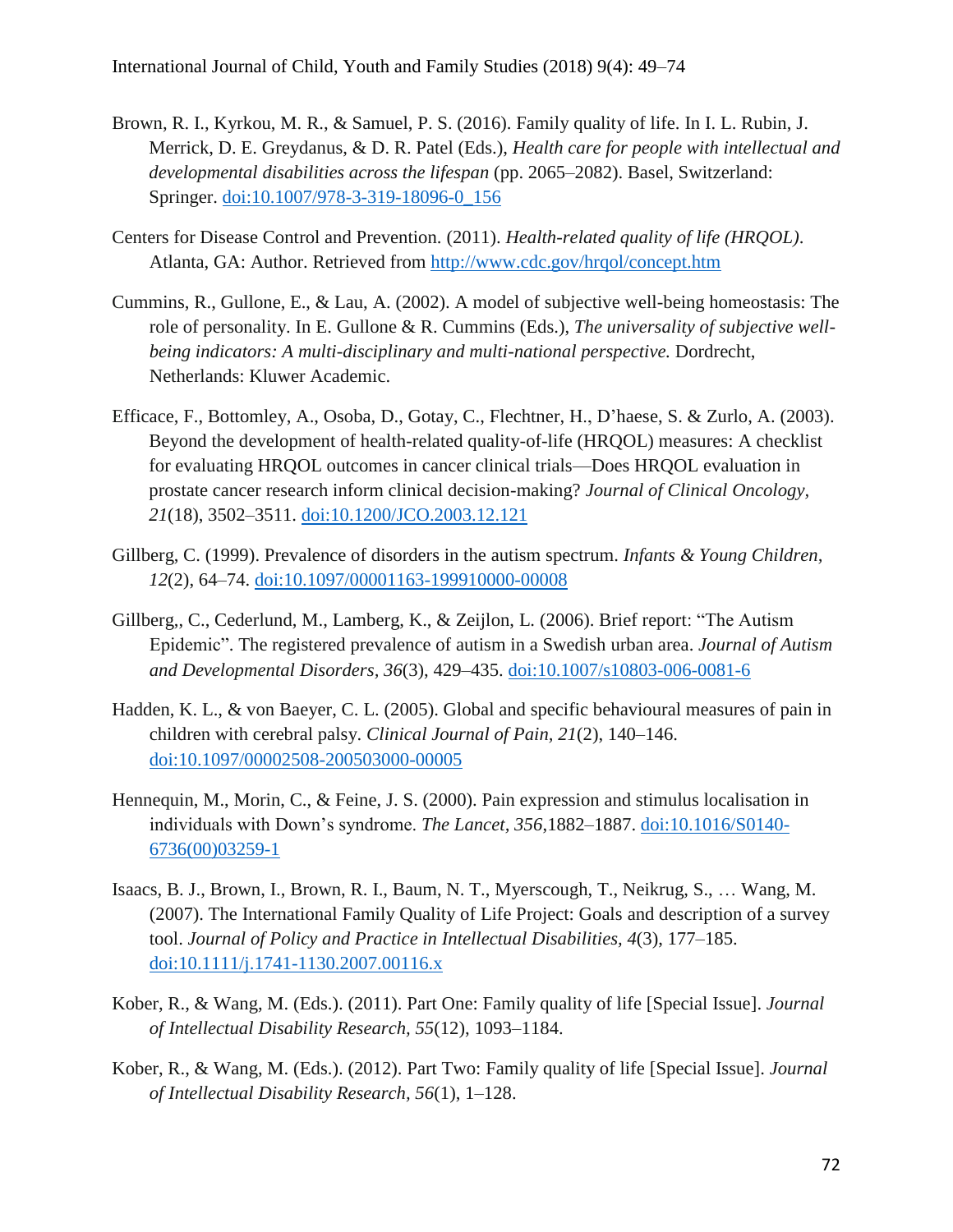- Krahn, G. L., Fujiura, G., Drum, C. E., Cardinal, B. J., Nosek, M. A., & the RRTC Expert Panel on Health Measurement. (2009). The dilemma of measuring perceived health status in the context of disability. *Disability and Health Journal, 2*, 49–56. [doi:10.1016/j.dhjo.2008.12.003](http://dx.doi.org/10.1016/j.dhjo.2008.12.003)
- Kyrkou, M. R. (2009). *Females with disability from puberty to menopause* (Doctoral dissertation). Flinders University, Adelaide, South Australia.
- Miilunpalo, S., Vuori, I., Oja, P., Pasanen, M., & Urponen, H. (1997). Self-rated health status as a health measure: The predictive value of self-reported health status on the use of physician services and on mortality in the working-age population. *Journal of Clinical Epidemiology, 50*, 517–528. [doi:10.1016/S0895-4356\(97\)00045-0](http://dx.doi.org/10.1016/S0895-4356(97)00045-0)
- Minard, G. (2006). The history of surgically placed feeding tubes. *Nutrition in Clinical Practice, 21*, 626633. [doi:10.1177/0115426506021006626](http://dx.doi.org/10.1177/0115426506021006626)
- Nader, R., Oberlander, T. F., Chambers, C. T., & Craig, K. D. (2004). Expression of pain in children with autism. *The Clinical Journal of Pain, 20,* 88–97*.* [doi:10.1097/00002508-](http://dx.doi.org/10.1097/00002508-200403000-00005) [200403000-00005](http://dx.doi.org/10.1097/00002508-200403000-00005)
- Parmenter, T. R. (2014). Inclusion and quality of life: Are we there yet? In R. I. Brown & R. M. Faragher (Eds.), *Quality of life and intellectual disability: Knowledge application to other social and educational challenges* (pp. 299–318). New York, NY: Nova Science.
- Sigelman, C., Budd, E., Spanhel, & Schoenrock, C. (1981). When in doubt, say yes: Acquiescence in interviews with mentally retarded persons. *Mental Retardation,19*, 53–58.
- Singer, G. H. S., Marquis, J., Powers, L. K., Blanchard, L., DiVenere, N., Santelli, B., … & Sharp, M. (1999). A multi-site evaluation of parent to parent programs for parents of children with disabilities. *Journal of Early Intervention, 22*, 217–229. [doi:10.1177/105381519902200305](http://dx.doi.org/10.1177/105381519902200305)
- Thacker, S. B., Stroup, D. F., Carande-Kulis, V., Marks, J. S., Roy, K., & Gerberding, J. L. (2006). Measuring the public's health. *Public Health Reports, 121*, 14–22. [doi:10.1177/003335490612100107](http://dx.doi.org/10.1177/003335490612100107)
- Turnbull, A., Brown, I., & Turnbull, H. R., III (Eds.). (2004). *Families and people with mental retardation and quality of life: International perspectives*. Washington, DC: American Association on Intellectual and Developmental Disabilities.
- Wing, L., & Potter, D. (2002). The epidemiology of autism spectrum disorders: Is the prevalence rising? *Mental Retardation and Developmental Disabilities Research Reviews, 8*(3), 151– 161. [doi:10.1002/mrdd.10029](http://dx.doi.org/10.1002/mrdd.10029)